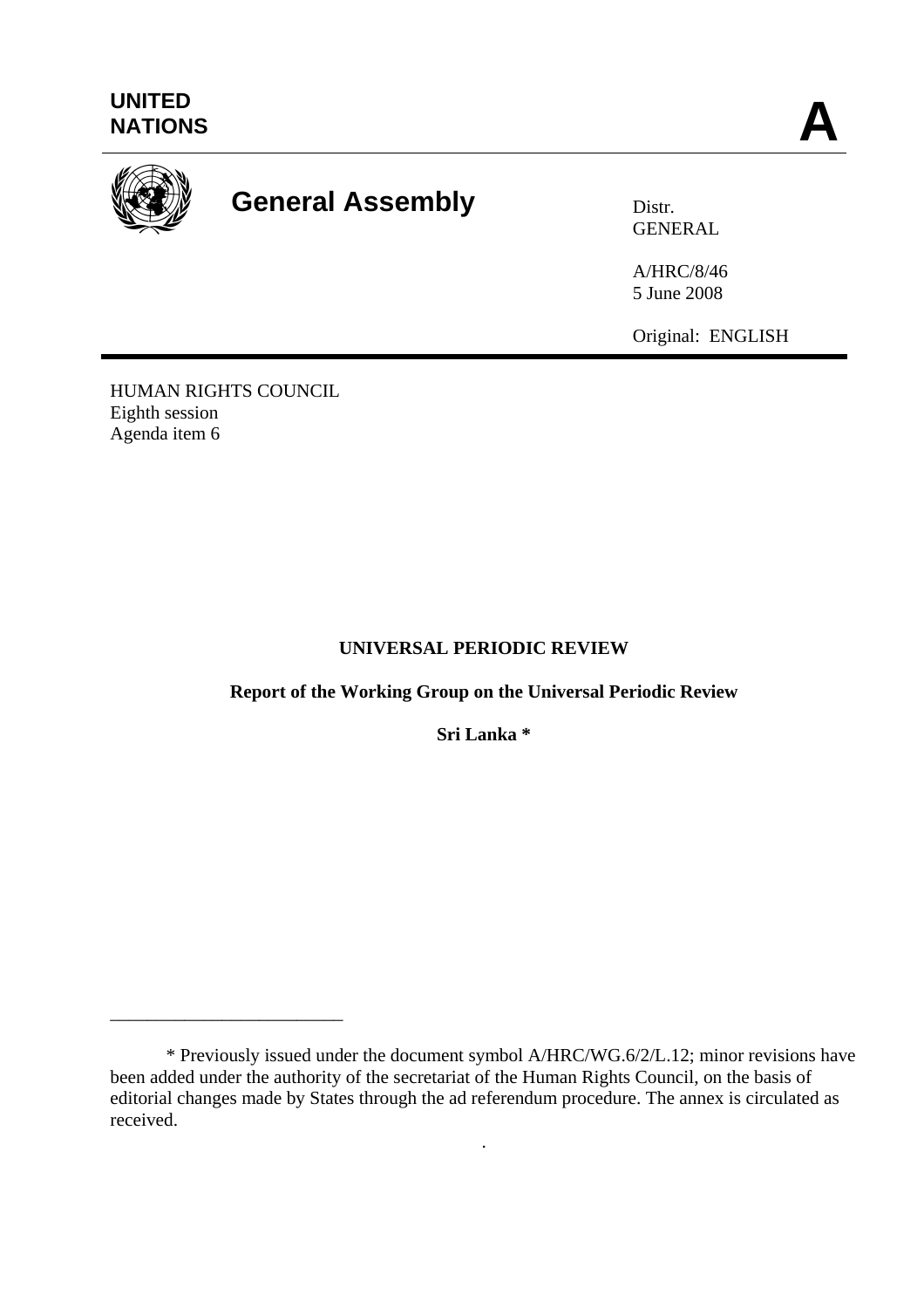# **CONTENTS**

# *Paragraphs Page*

|  |                                                  |                                                      | $1 - 4$    |               |
|--|--------------------------------------------------|------------------------------------------------------|------------|---------------|
|  | SUMMARY OF THE PROCEEDINGS OF THE REVIEW PROCESS |                                                      | $5 - 81$ 3 |               |
|  | A.                                               |                                                      | $5 - 18$   | $\mathcal{R}$ |
|  | <b>B.</b>                                        |                                                      |            |               |
|  |                                                  |                                                      |            |               |
|  |                                                  | III. VOLUNTARY COMMITMENTS OF THE STATE UNDER REVIEW | $86 - 112$ | $\gamma$ 1    |

#### **Annex**

|--|--|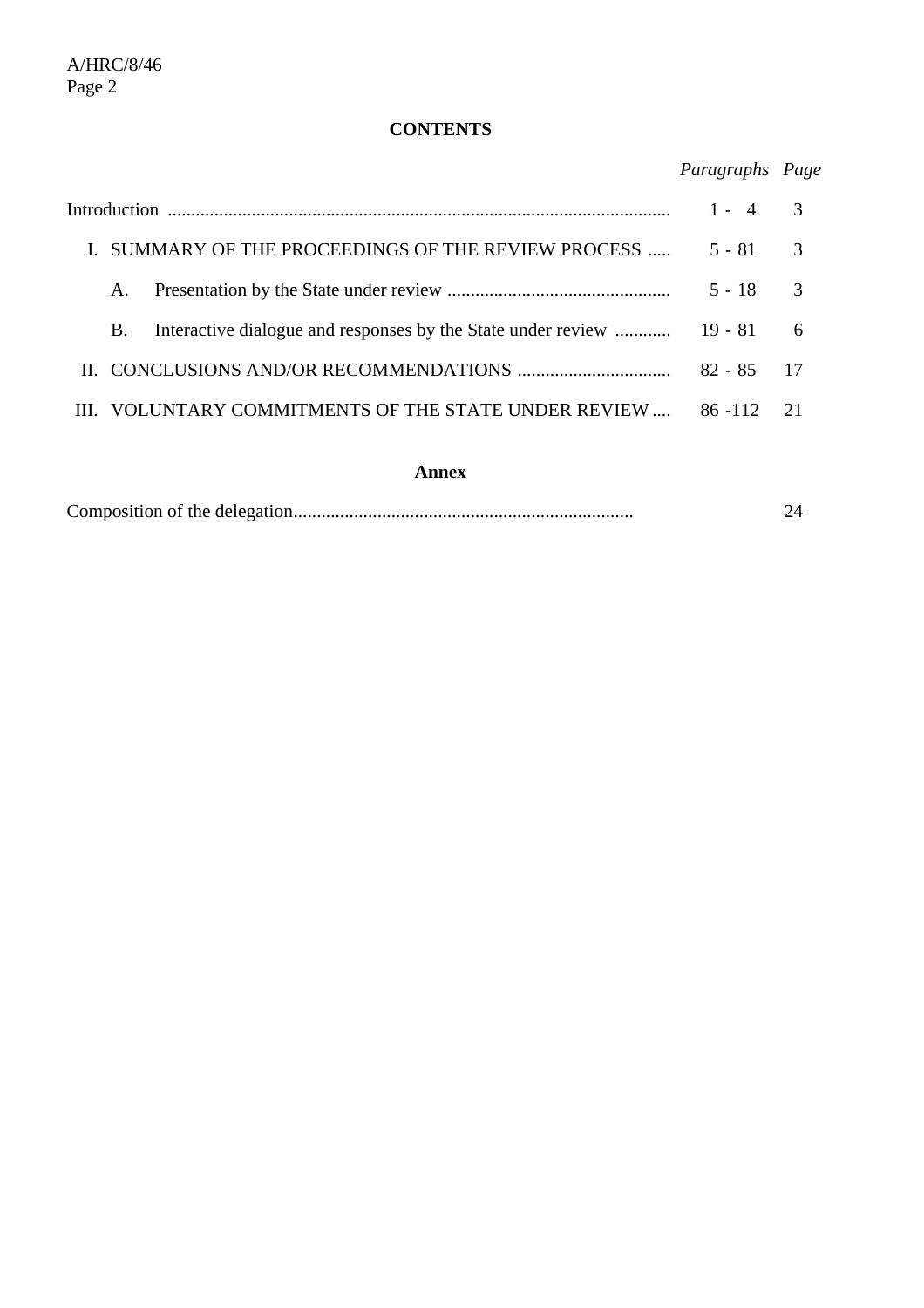#### **Introduction**

1. The Working Group on the Universal Periodic Review (UPR), established in accordance with Human Rights Council resolution 5/1 of 18 June 2007, held its second session from 5 to 19 May 2008. The review of Sri Lanka was held at the 12th meeting on 13 May 2008. The delegation of Sri Lanka was headed by Hon. Mahinda Samarasinghe, Minister of Disaster Management and Human Rights. For the composition of the delegation, composed of 17 members, see annex below. At its 17th meeting held on 19 May 2008, the Working Group adopted the present report on Sri Lanka.

2. On 28 February 2008, the Human Rights Council selected the following group of rapporteurs (troika) to facilitate the review of Sri Lanka: Ukraine, Cameroon and Bangladesh.

3. In accordance with paragraph 15 of the annex to resolution 5/1, the following documents were issued for the review of Sri Lanka:

 (a) A national report submitted in accordance with paragraph 15 (a) (A/HRC/WG.6/2/LKA/1);

 (b) A compilation prepared by the Office of the High Commissioner for Human Rights (OHCHR), in accordance with paragraph 15 (b) (A/HRC/WG.6/2/LKA/2);

 (c) A summary prepared by OHCHR, in accordance with paragraph 15 (c) (A/HRC/WG.6/2/LKA/3).

4. A list of questions prepared in advance by Canada, Denmark, Germany, Ireland, Latvia, Netherlands, Sweden and the United Kingdom of Great Britain and Northern Ireland was transmitted to Sri Lanka through the troika. These questions are available on the extranet of the UPR.

#### **I. SUMMARY OF THE PROCEEDINGS OF THE REVIEW PROCESS**

#### **A. Presentation by the State under review**

5. At the 12th meeting, on 13 May 2008, Hon. Mahinda Samarasinghe, Minister of Disaster Management and Human Rights of Sri Lanka, introduced the national report of Sri Lanka, which, he stressed, presents a descriptive and accurate picture of the prevailing human rights situation and identifies national priorities and capacity-building needs. He said that the national report highlights strengths and identifies challenges Sri Lanka faces as a nation in its efforts to promote and protect human rights. He welcomed the opportunity to candidly discuss vital human rights issues pertaining to Sri Lanka. He said that Sri Lanka is committed to full cooperation with the Human Rights Council and views its voluntary participation in this process as a further indication of this commitment. Sri Lanka has taken an active part in institution-building initiatives of the Council. Sri Lanka has worked to develop the UPR process. He stated that Sri Lanka expects the process to be cooperative in nature, based on an open dialogue with Sri Lanka's full involvement, involving also due consideration to capacity-building needs. Hon. Samarasinghe said that all rights are mutually reinforcing and interdependent, and the Government believes equal attention should be given to civil and political and economic, social and cultural rights as well as the right to development. It is the Government's primary duty to safeguard the human rights of all Sri Lankan people. A positive obligation is cast upon the branches of Government to safeguard those rights, which find expression in Sri Lanka's Constitution. The Government has fulfilled international obligations through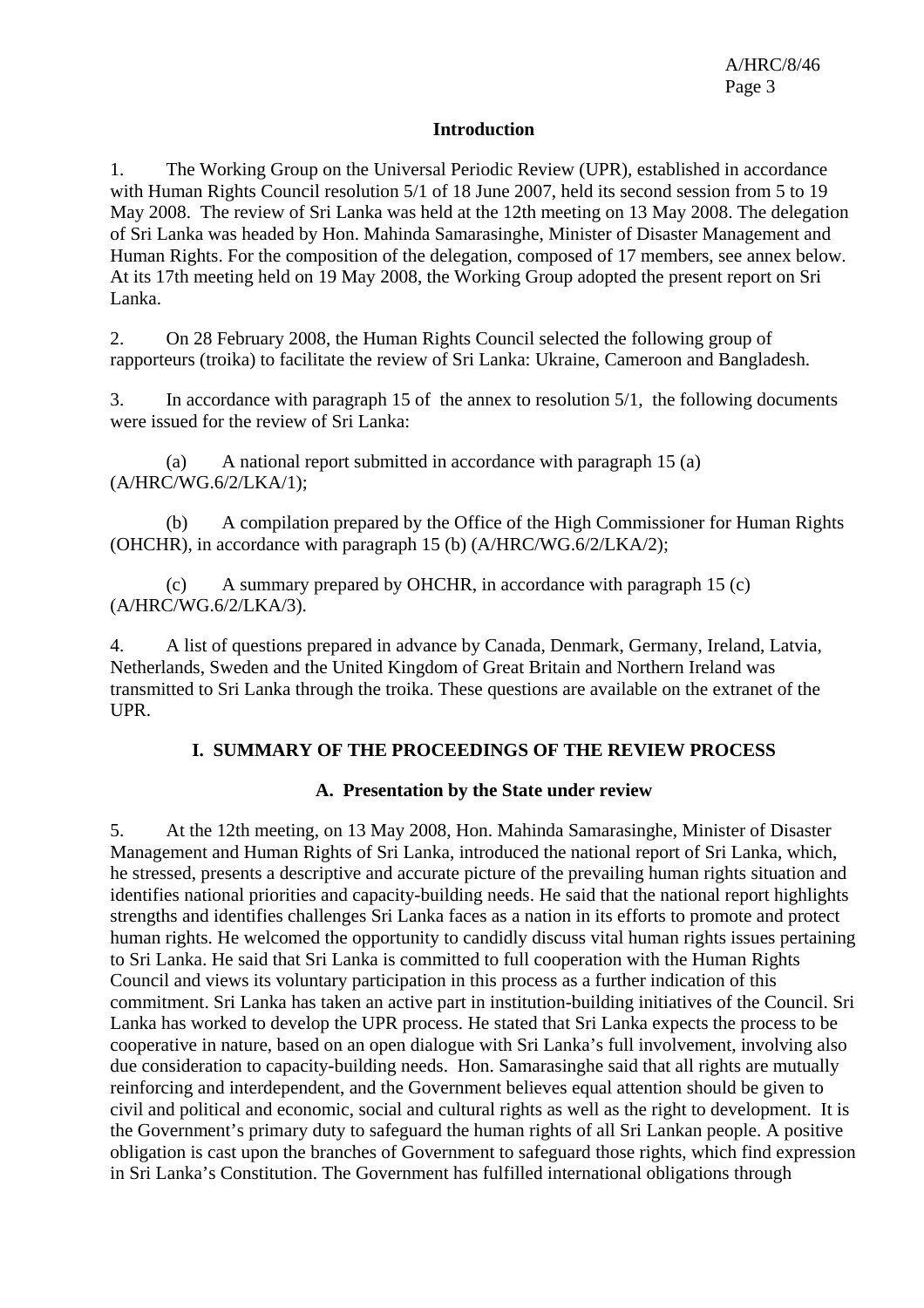participation in most key human rights instruments and labour conventions, the full implementation of which is also one of its goals.

6. The Government's ultimate aim is to implement a National Action Plan on the Protection and Promotion of Human Rights (NAP).

7. The Government firmly believes in building strong and independent national institutions which can sustain and deliver on their mandates to promote and protect human rights. The Government welcomes technical assistance and capacity-building initiatives but view them as temporary remedial measures. The Government does not want to supplant national institutions with international bodies, as the best guarantee of sustainable progress in any field is through generation of national ownership.

8. Hon. Samarasinghe said that he would like to respond to two interlinked themes noted in some of the questions put in advance. The first is the establishment in Sri Lanka of an Office of the High Commissioner for Human Rights. He said that in fact, the Office is already represented since June 2004 in Sri Lanka by a Human Rights Adviser within the United Nations Country Team, supported by a national legal officer and an assistant. The Government is not in agreement with the suggestion for the establishment of a monitoring mission. The imposition of foreign institutions will stifle the potential for growth of national institutions charged with these functions at present. Sri Lanka cherishes and wishes to nurture national institutions which benefits all its people.

9. The second theme related to the National Human Rights Commission (NHRC) of Sri Lanka. This national commission is a vital cog in the human rights promotion and protection machinery. It is a vibrant, independent institution of the State and supports and buttresses the range of institutional frameworks outlined in the national report. It can do with technical support. An initiative has been taken to propose to Parliament that it should focus attention on strengthening the constituting enactment of the Commission. A Parliamentary Select Committee will look into this and propose legislative measures to ensure that lessons learned are taken heed of and any shortcomings are corrected.

10. The 17th Amendment to the Constitution created a multi-party body – the Constitutional Council – that contributes to the appointment of certain independent national institutions and offices of Sri Lanka. The Parliamentary Select Committee on the 17th Amendment has drafted an interim report, which makes recommendations for the reformulation of the Amendment so as to overcome perceived deficiencies and avoid impasses such as those which prevented the formation of the Constitutional Council in the past. Once the report is endorsed by Parliament, the President of Sri Lanka has stated that he will take immediate steps to place before the Cabinet of Ministers the relevant constitutional amendments, so as to bring them before the legislature to overcome such roadblocks to the effective functioning of the Constitutional Council.

11. Sri Lanka has maintained a record of openness and constructive engagement with the special procedures associated with the United Nations human rights system. Over the years, Sri Lanka has not hesitated to invite special procedure mechanisms even under difficult circumstances brought about by the grave threat of terrorism. They all acknowledged the Government's facilitation of their visits and engaged in free and frank dialogue with the Government and other stakeholders. In the context of the policy of constructive engagement, Sri Lanka will consider each request for an invitation on its merits, and so the question of a standing invitation does not arise.

12. The Government of Sri Lanka has taken several measures to ensure the safety of humanitarian workers and has given them access to populations in need. Restrictions, if any, are to ensure that these persons are not caught up in the conflict or its fallout. All fatalities and incidents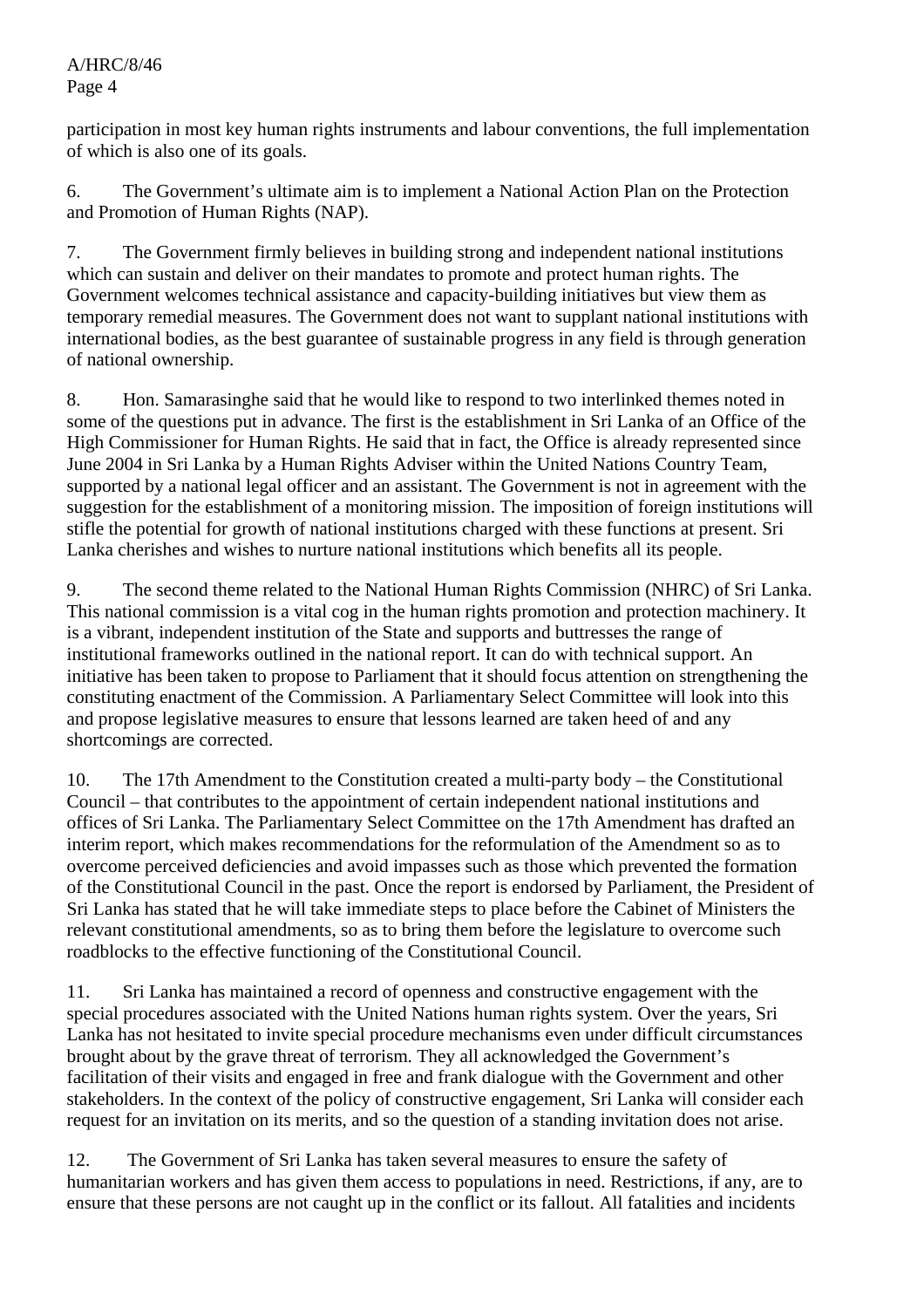where these workers have been harmed in any way are being and will be investigated and any breaches of the law punished.

13. The Thamil Makkal Viduthalai Puligal (TMVP) is a lawfully and validly registered political party under the electoral laws of Sri Lanka. It took part in two highly competitive electoral campaigns, the second of which has just successfully concluded with 65.78% of voters exercising their franchise. The Government has thus successfully created a conducive environment for democratic pluralism and facilitated the entry into the political mainstream of groups who hitherto resorted to armed violence in the pursuit of a separate State. This constitutes the first step in the realization of effective devolution of power based on the  $13<sup>th</sup>$  Amendment to the Constitution. The high voter turnout in the Eastern Province also demonstrates not only an interest in protecting democratic rights, denied for two decades by the forces of terror, but also confidence in the commitment of the Government to devolve far-reaching powers to the provinces to address the genuine grievances of the people in these areas. The induction of groups who have previously resorted to terror into the mainstream of politics is a gradual process which cannot be achieved overnight. This development, which is entirely salutary in the context of re-democratization of the Eastern Province, should not be confused with the existence of armed paramilitary groups. Complete disarming of paramilitaries will take place when normality is restored, sporadic threats from the Liberation Tigers of Tamil Eelam(LTTE) die down and democracy takes a firmer foothold.

14. Hon. Samarasinghe said that a very important factor confronting States in fighting terrorism is the phenomenon of terrorist fund-raising. It is universally acknowledged that such fund-raising, both direct and indirect through so-called charitable fronts, provides a vital resource to sustain terrorist campaigns that destabilize democracies and lead to violations of human rights. It is therefore imperative that the States of the international community effectively discharge its obligations in terms of relevant Security Council resolutions and international conventions by taking effective measures to counter fund-raising efforts in their territories and the transmission of such funds to other States to perpetrate acts of terror.

15. Sri Lanka believes that a strong, independent and vigilant media is a sine qua non for democracy to thrive. The Constitution enshrines the freedom of thought, the right to hold opinions and the freedom of expression. Courts have gone further in holding that this also encompasses the right to receive and impart information. The Government is perturbed by the alleged attacks on media workers and especially repulsed by the killing of media workers. The Government in no way condones or endorses any such attacks. All complaints will be impartially and thoroughly investigated.

16. As regards the issue of child soldiers, the Hon. Samarasinghe stated that the Government of Sri Lanka reiterates the position taken in its national report and emphasizes its zero-tolerance policy supported by strong legislative measures. The Government was encouraged that the TMVP facilitated the release in April of 39 children held by the paramilitary group known as the Karuna Faction. The Government is pleased to note that UNICEF has recorded a drop of children held by the Karuna Faction from 164 in January 2008 to 76 at the end of April. Unfortunately the figures for the LTTE are not as encouraging. The Government has called on all groups that have used children in armed conflict to cease the practice immediately and to release all minors in their custody.

17. In respect of the rights of freedom of religion, Sri Lanka has a non-derogable constitutional provision guaranteeing freedom of religion. This is the standard against which all proposed legislation, including anti-conversion legislation, is assessed. The question of unethical conversion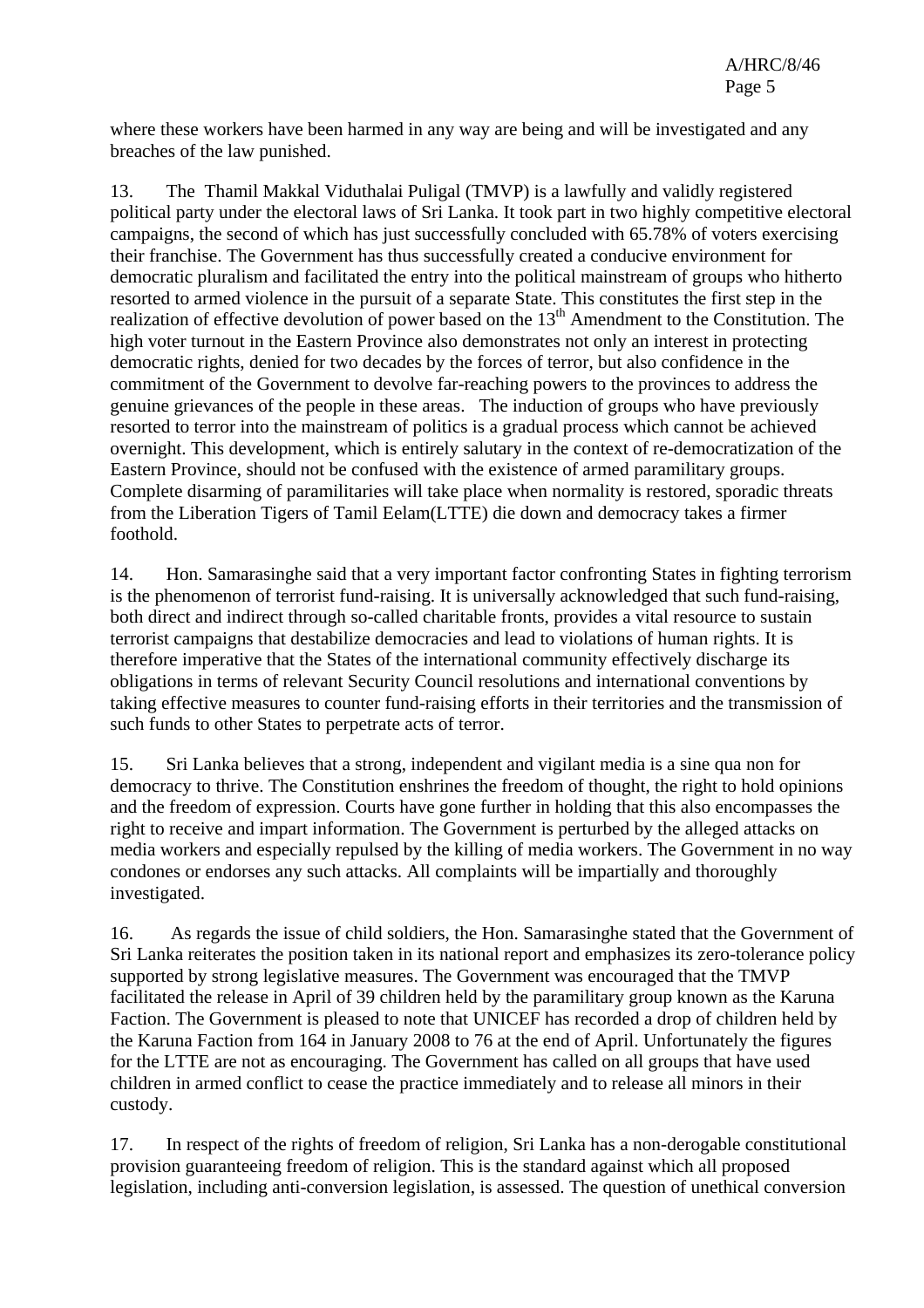has been examined by a committee of experts appointed by the Minister of Human Rights to assess the recommendations of the Special Rapporteur on freedom of religion or belief.

18. The Sri Lanka Monitoring Mission (SLMM) was established under the Ceasefire Agreement, which was terminated by the Government for the reason that it was continuously being breached by the LTTE. With the termination of the Ceasefire Agreement (CFA) the SLMM automatically ceased to exist. Conversely, the International Independent Group of Eminent Persons (IIGEP) was the outcome of an attempt of the Government to synthesize the domestic inquiry process with an international observer group with a defined mandate with respect to specific cases in order to ensure the observance of international norms and standards. It would be evident therefore that the mandate of these two mechanisms were specific and not of a general nature to monitor human rights.

### **B. Interactive dialogue and responses by the State under review**

19. During the ensuing interactive dialogue, statements were made by 56 delegations. A number of delegations praised Sri Lanka for the quality of its national report, which identified national priorities, capacity-building and technical assistance needs. The open and positive approach taken in the preparation of the review was also commended. A number of delegations also highlighted Sri Lanka's meaningful contributions to the Human Rights Council, Sri Lanka's ratification of most core international human rights instruments, its cooperation with United Nations mechanisms; its democratic standing; the well developed institutional framework to promote human rights; inter alia the establishment of the Permanent Inter- Ministerial Standing Committee on Human Rights and of the NHRC; the adoption of the NAP. Delegations further stressed Sri Lanka's valuable commitments and efforts made despite a number of long lasting challenges; including prolonged armed conflict and natural disasters. Remarkable achievements were also noted in the advancement of economic, social and cultural rights, including women's health and survival.

20. Ukraine encouraged the cooperation with international mechanisms in order to implement human rights at all levels of society and to participate in the core human rights treaties as well as special procedures of the Human Rights Council. It welcomed the establishment in 2006 of the NHRC, but expressed concern about the lack of implementation of the Commission's recommendations. It recommended that Sri Lanka strengthen the NHRC with the purpose of implementing all its recommendations.

21. Canada noted that the human rights situation in Sri Lanka continues to deteriorate and that the IIGEP has pointed to the fact that a year-long history of its recommendations remains unaddressed. It recommended that Sri Lanka (a) provide for the independence of national human rights protection institutions, including through implementation of the 17th Amendment; (b) take measures to ensure access to humanitarian assistance for vulnerable populations and to protect civilians, including human rights defenders and humanitarian workers; (c) continue to take steps to ensure that those organizations, with which it is affiliated, like the TMVP, stop recruiting child soldiers and release them, and (d) investigate all allegations of extrajudicial, summary or arbitrary executions and bring the perpetrators to justice in accordance with international standards in order to combat impunity for human rights violations. Canada specifically referred to the public hearings of the Commission of Inquiry which implicated members of the Government and security forces in the murder of workers of *Action Contre le Faim* and of five boys in Trincomalee.

22. Bahrain noted Sri Lanka's continuous efforts to eliminate poverty and strengthen the right of health and education. It requested additional information on the human rights concepts included in the school curricula and their impact on the quality of teaching.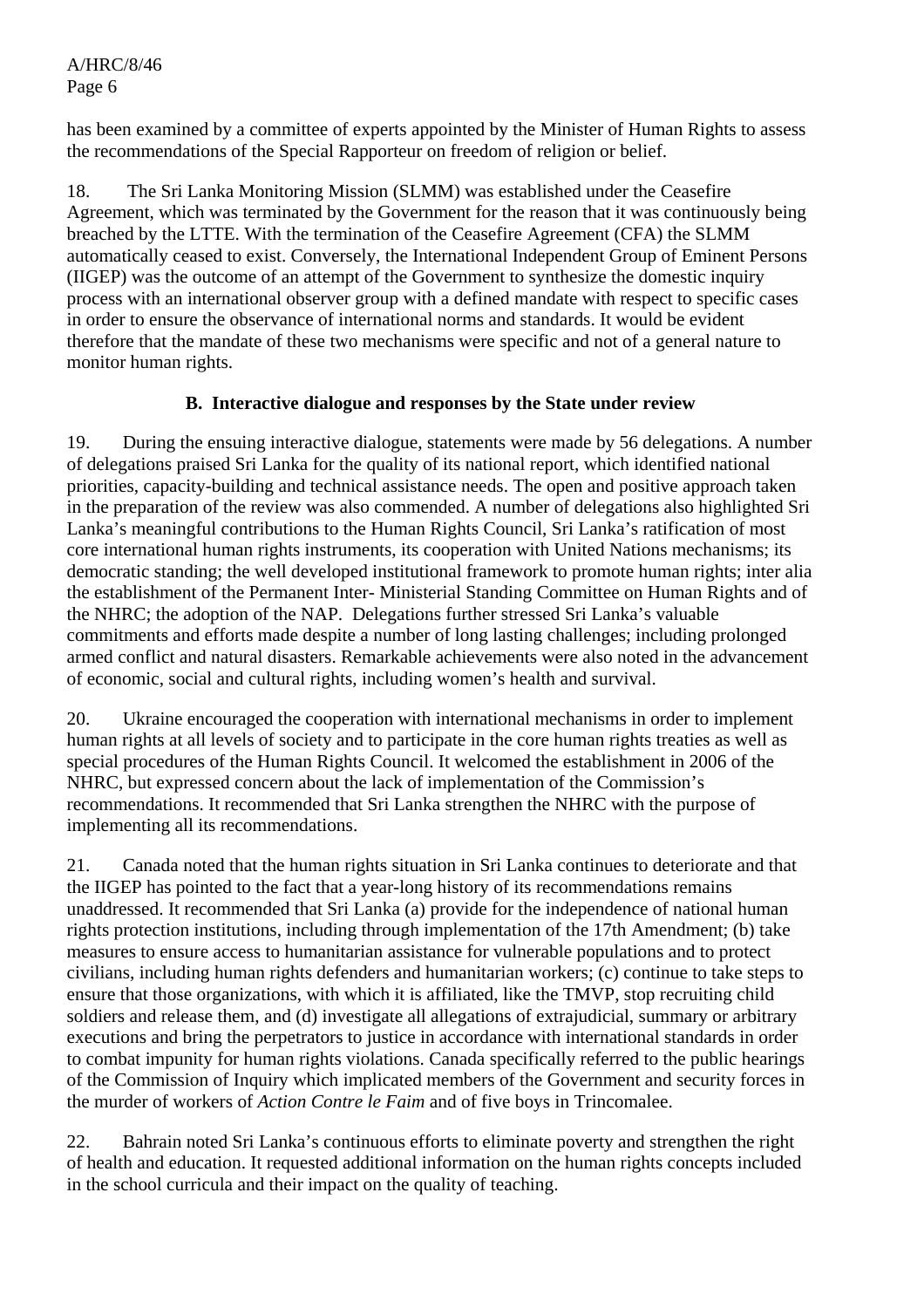23. India noted that Sri Lanka has identified its own national priorities and technical assistance needs. It sought further information about the laudable initiative to facilitate greater communication amongst communities through language study. It also noted the success achieved by Sri Lanka in providing free education to its people and the establishment of the Steering Group to draft a constitutional charter of rights, as well as the country's cooperation with the United Nations system.

24. Cuba noted the difficult situation Sri Lanka faced, with prolonged internal conflict, and that a solution was sought through national reconciliation and development of a structure to restore national security and social welfare. It welcomed the considerable success achieved in the areas of health and education and recommended that OHCHR work in coordination with the Government to develop capacity and strengthen the national institutions; and that OHCHR make an effective contribution to strengthen the NHRC.

25. Palestine congratulated Sri Lanka for conducting the first ever elections of the Eastern Provincial Council, which is a vivid indication of its commitment to human rights and democracy. It encouraged Sri Lanka to enter into further agreements with countries hosting Sri Lankan migrant workers.

26. Sweden raised the issue of numerous disappearances and child recruitment, not only related to the LTTE. In spite of numerous national efforts, impunity persists. Calls made for independent international monitoring of the situation has not yet been accepted by Sri Lanka. Sweden urged that (a) measures against impunity in relation to disappearances and child recruitments as well as (b) an acceptance of independent international monitoring be taken up as recommendations.

27. Belgium condemned the continued recruitment of child soldiers by the LTTE troops. TMPV, which remains close to the Government, also recruits child soldiers. It recommended to Sri Lanka to take judicial and other measures to put an end to the complicity of the army and police in the recruitment of child soldiers in zones under its control. It noted efforts underway with the assistance of the international community for the rehabilitation of child soldiers. The Special Rapporteur on the question of torture noted cases of child soldiers who were arrested and remain under the authority of the anti-terrorist department. Belgium recommended to Sri Lanka to (a) step up its efforts for the rehabilitation of child soldiers – in particular through enhanced cooperation with the international community – and to adopt measures necessary for their rehabilitation in an appropriate environment, (b) allow OHCHR to strengthen its presence in Sri Lanka in order to reinforce its cooperation and monitoring given the particular serious human rights situation and (c) take the necessary measures to ensure the return and restitution of housing and lands in conformity with international standards for internally displaced persons.

28. Portugal noted the visits of two Special Rapporteurs who reported the widespread practice of torture and extrajudicial killings, and enquired about the measures taken to combat impunity; that Sri Lanka lacks an effective international human rights monitoring system and has ignored the High Commissioner's request to establish an independent OHCHR presence; security problems, sexual abuse, child recruitment, and poor living conditions with respect to housing, health care and education in IDP camps. It recommended to Sri Lanka: (a) to address torture and implement safeguards to prevent torture and extrajudicial executions and (b) combat impunity; (c) reconsider establishing a local OHCHR presence with monitoring capacities; (d) increase its cooperation with UNHCR, provide unrestricted access for international humanitarian aid, (e) ensure protection and security in IDP camps; and while safeguarding the rights to return and restitution, adopt a policy to provide IDPs with adequate interim housing solutions.

29. Nepal noted that despite the difficult situation resulting from the armed conflict, Sri Lanka has deployed resources in the fields of education, health, women's empowerment and the protection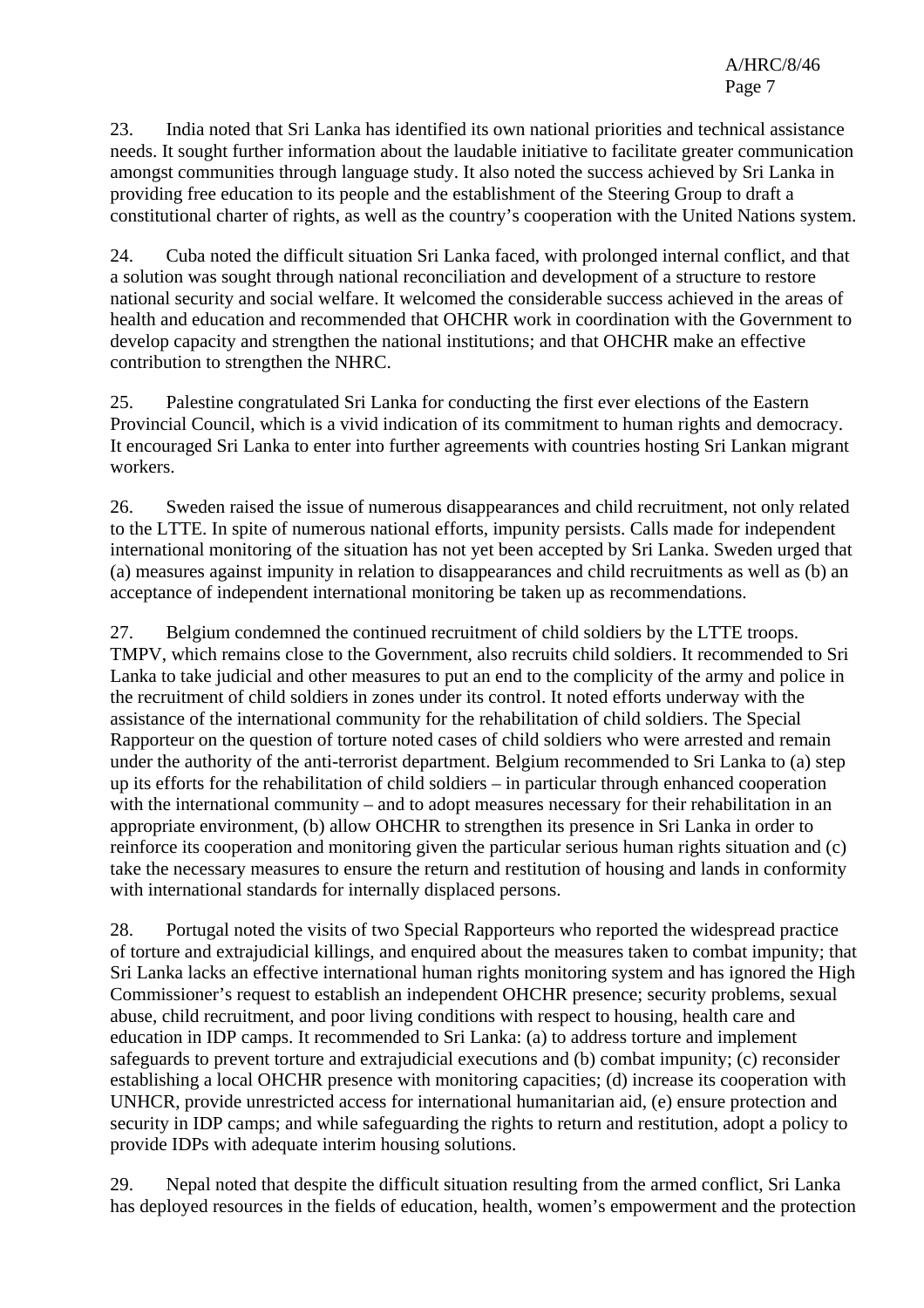of children. Nepal noted with satisfaction the impressive rank of Sri Lanka in the global Human Development Index and the efforts made in resolving the ethnic conflict through a negotiated settlement. It also noted that Sri Lanka' judiciary is independent.

30. Luxembourg noted numerous concerns regarding violations of children's rights, as well as conscriptions and abductions of children in the immediate vicinity of the official security sites. Luxembourg recommended to Sri Lanka to (a) pursue the ongoing inquiries into allegations of violations of children's rights, such as conscriptions and abductions of children in the near vicinity of official security sites, and to adopt vigorous measures to prevent such grave violations, in particular in areas held by the government; and (b) take other urgent measures for the re-integration of children who have surrendered to the governmental forces asking for special protection and that are currently held in prisons. Luxembourg also noted the weak representation of women in political decision-making bodies, and regretted a drastic increase in domestic violence and inquired about the measures envisaged in this regard.

31. The Russian Federation asked how Sri Lanka took into account the need to protect human rights during anti-terrorist operations and in dealing with the consequences of the Tsunami. Also, noting the considerable needs for technical assistance with regards to human rights capacity, it asked whether Sri Lanka had sent any request to OHCHR, and with what result.

32. Ireland recommended that Sri Lanka (a) take measures to safeguard the freedom of expression and effectively investigate allegations of attacks on journalists and media personnel and prosecute those responsible; (b) take measures to protect human rights defenders and their work and effectively investigate allegations of attacks on human rights defenders and prosecute those responsible; (c) ensure that the NHRC is a pluralist and independent body and that its establishment is in compliance with the Paris Principles; (d) address the concerns raised by the Special Representative of the Secretary-General on the situation of human rights defenders regarding the registration of NGOs with particular regard to the need to avoid unduly constraining the activities of civil society; and (e) permit the establishment of an OHCHR presence to monitor the human rights situation in the country as well as to take measures to improve the humanitarian access, with particular regards to ensuring that access to vulnerable populations and ensuring the safety of humanitarian workers.

33. France asked what measures are envisaged to ensure the independence of the NHRC and how it will ensure follow-up to the recommendations of the Special Rapporteur on the question of torture. France recommended that Sri Lanka (a) sign and ratify the International Convention for the Protection of All persons from Enforced Disappearance, (b) adopt measures to shed light on a number of existing enforced disappearances and comply with the request to visit by the Working Group on Enforced or Involuntary Disappearances. France enquired what steps were intended to address impunity and recommended (c) that Sri Lanka ratify the Rome Statute on the International Criminal Court and (d) that the recommendations of the Special Rapporteur on the question of torture be implemented in accordance with a set timetable.

34. Finland enquired how protection of civilians is ensured during the conflict and expressed particular concern for the situation of journalists and abducted children. It noted the departure of the SLMM and how the discontinuation of IIGEP has created a gap in the monitoring and reporting of the human rights situation. It recommended to Sri Lanka (a) to accept an independent OHCHR presence and allow the entry of international human rights monitors; (b) to take measures to protect the rights of IDPs, including long-term housing and property restitution policies that meet international standards, and protecting the rights to a voluntary, safe return and adequate restitution.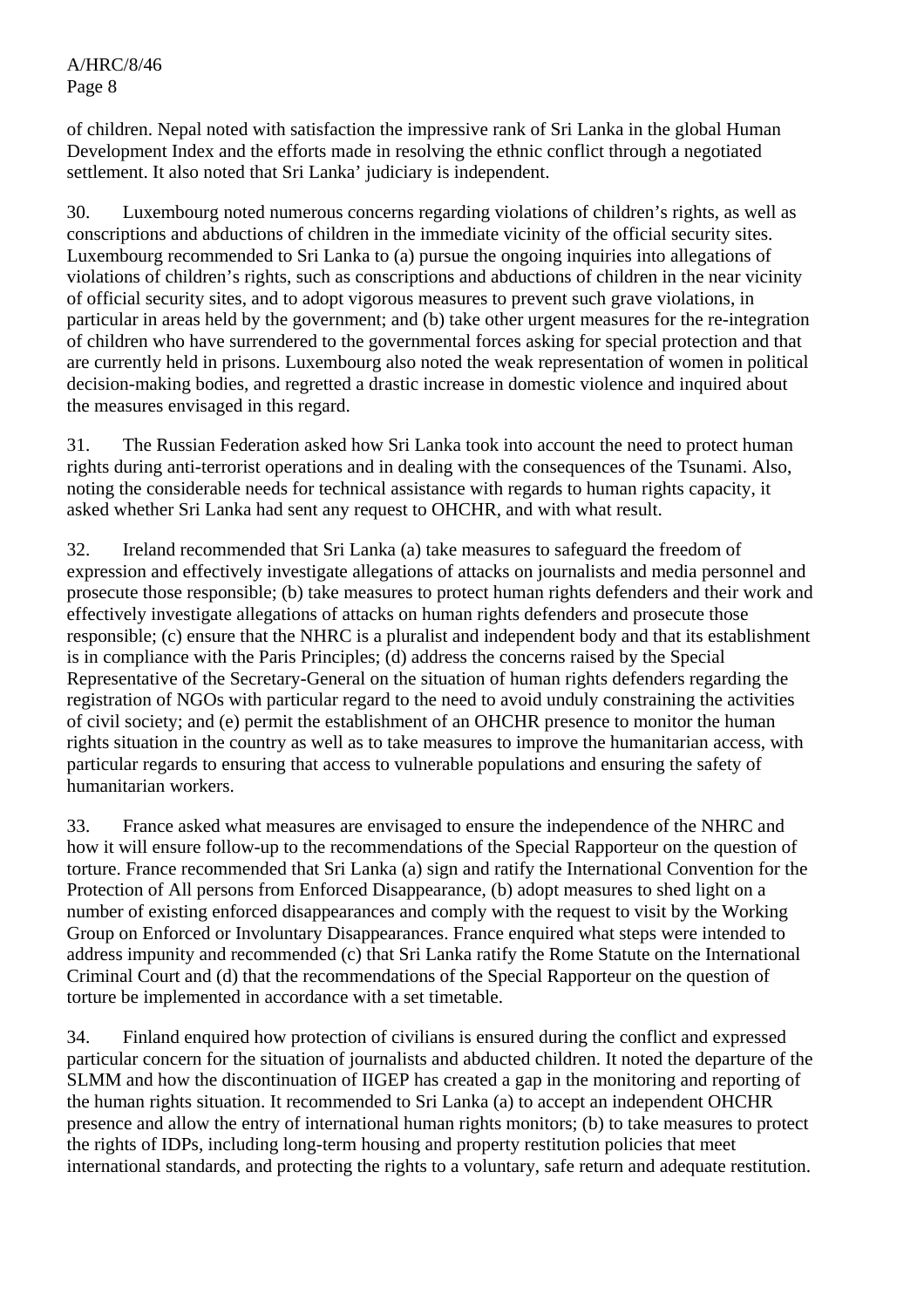35. Bhutan noted and commended Sri Lanka on the success in the area of economic, social and cultural rights, manifested through the achievement of the highest Human Development Index ranking in the sub-region. It recommended that Sri Lanka further continue its programmes to develop former conflict zones in order to bring afflicted communities at par with those living in other provinces. It recommended that the international community, particularly those in a position to do so, consider how support may be extended to assist Sri Lanka in bridging existing gaps in order to enable them to move closer to the effective realization of the full range of human rights for all Sri Lankans.

36. The Holy See commended Sri Lanka on the numerous national human rights mechanisms put in place and attention was drawn to the plight of the many child soldiers who are enrolled by the Tigers, but also, as confirmed by many reports, by the Karuna group, which seems close to the Government. The Holy See encouraged the authorities of Sri Lanka to investigate the involvement of the paramilitary Karuna Group of abducting children for use as soldiers. The Holy See requested Sri Lanka to share the findings of the special bodies created to stop the persistent pattern of enforced disappearances and the measures put into place to address this problem.

37. China noted the setting up of the NHRC and the inter-ministerial committee on human rights, and the active cooperation with human rights mechanisms. Good progress has also been made with regard to the Millennium Development Goals, as well as in the Human Development Index. China also noted the continuous efforts to promote and protect human rights despite huge difficulties due to terrorism and armed conflict, and asked about the status of the preparation of the NAP and recommended that Sri Lanka, with the support of the international community, continue to enhance the capacity-building of its national human rights institutions.

38. Saudi Arabia commended the efforts made to ensure conformity with international civil and political rights as well as the Universal Declaration of Human Rights, and noted that inter alia the adoption of the Optional Protocol to the International Covenant on Civil and Political Rights (ICCPR) proves its commitment to promote and protect human rights for all its citizens. Saudi Arabia asked about steps taken to protect social, political, cultural, and economic rights of minorities in Sri Lanka.

39. Mexico noted the moratorium on capital punishment, asked for additional information on the bill for the protection of victims and witnesses, and enquired whether there is a timeframe for its approval and whether it will apply to victims of human rights violations. Mexico recommended that (a) Sri Lanka step up its activities to eliminate discrimination against ethnic minorities in terms of enjoyment of the full range of human rights, in line with the comments of the Committee on Economic, Social and Cultural Rights (CESCR), Committee on the Elimination of Racial Discrimination (CERD), Committee on the Rights of the Child and Committee on the Elimination of Discrimination against Women (CEDAW). Mexico also noted the drafting of a human rights charter under the Constitution and recommended that (b) Sri Lanka take into account the comments of the Human Rights Committee that it include all the substantive provisions of the ICCPR within its national legal structure. Finally, Mexico urged Sri Lanka to (c) implement various recommendations made by treaty bodies and special procedures to ensure that security measures adopted in the context of armed violence including the state of emergency the 2005 emergency laws and measures to combat terrorism comply with international human rights law.

40. The Syrian Arab Republic noted the progress made in vital sectors, in particular social services, education, and the empowerment of women, in addition to the establishment of the NHRC and the possible introduction of a human rights charter. It recalled, also, that the Special Rapporteur on freedom of religion and belief had previously indicated that Sri Lanka enjoys a high level of religious harmony and freedom of belief. Syria enquired, however, about how Sri Lanka could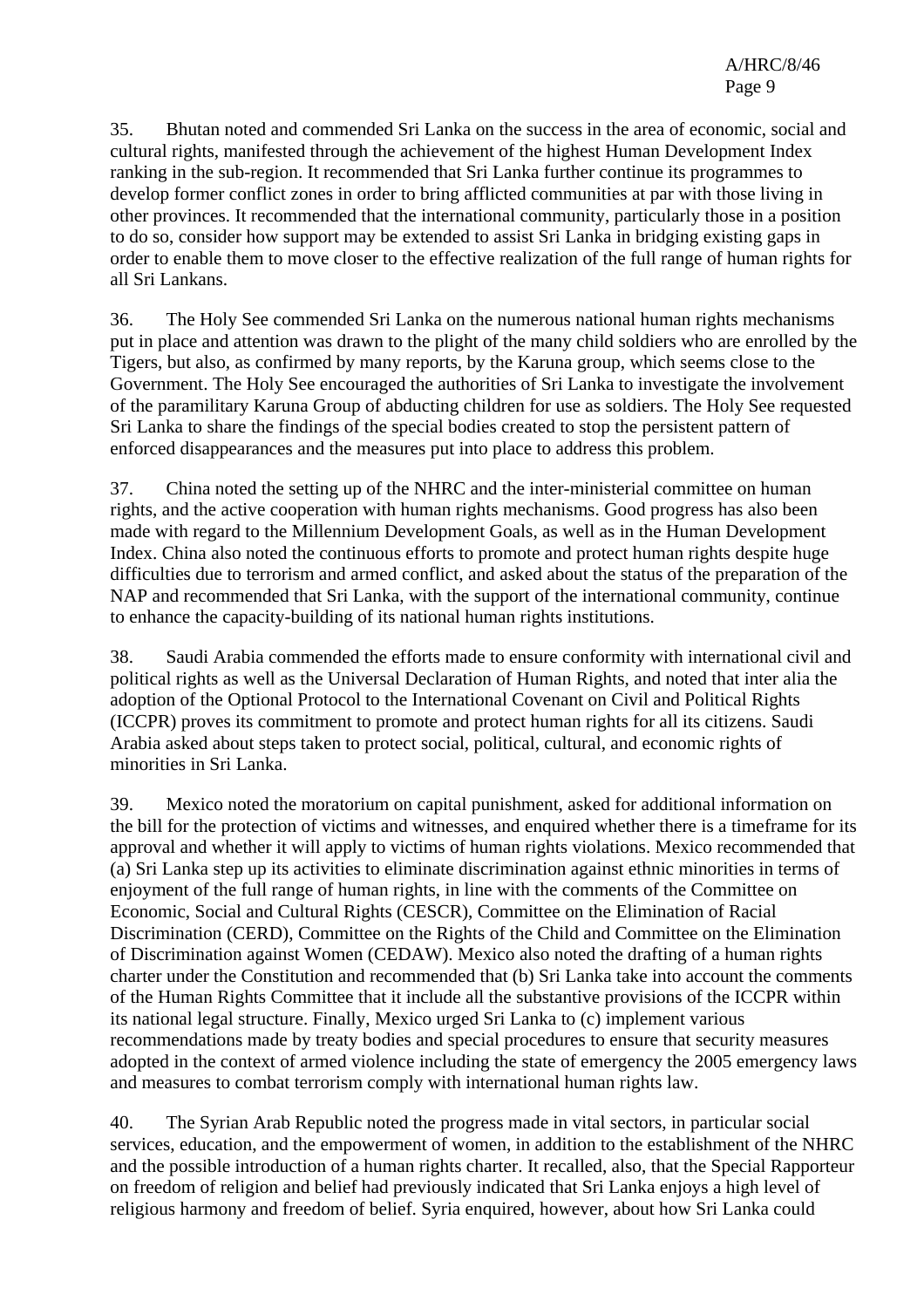provide services, aid and salaries to areas under the control of the LTTE and the challenges it is facing in this respect.

41. Austria highlighted the high number of IDPs and asked for additional information about their situation as well as Sri Lanka's strategy to find durable solutions, in particular for those remaining in camps and whose return to their places of origin is impeded by the designation of High Security Zones. Austria recommended that necessary measures be taken to safeguard the human rights of IDPs in accordance with applicable international standards and that particular emphasis should inter alia be given to increased information-sharing as well as consultation efforts as a means to reduce the prevailing sense of insecurity among IDPs and facilitate reintegration in areas of return. Austria furthermore recommended that measures be taken to ensure the provision of assistance to IDPs and the protection of human rights of those providing such assistance. Austria lastly recommended that measures be taken to ensure the effective implementation of legislative guarantees and programmes for the protection of witnesses and victims.

42. Colombia requested information about the results of the campaign to eradicate violence against women as well as about measures taken to ensure greater representation of women in public life.

43. Slovenia asked for clarification on the situation of Up-Country Plantation Tamil and what Sri Lanka is doing to alleviate their difficult situation, especially in regard to the denial of rights to register on voter lists or have Tamil recognized as an official language. Slovenia enquired what the minimum age for voluntary recruitment into Sri Lanka's armed forces exist, and if so what it is, and about safeguards to ensure that recruitment is not forced. Slovenia recommended to Sri Lanka to: (a) take measures to award Up-Country Tamils with the full set of civil rights, including the right to vote; (b) investigate allegations of forced recruitment of children by the TMVP/Karuna faction and hold accountable persons found in violation of CRC and its Optional Protocol; and (c) promptly invite the United Nations to establish a presence in Sri Lanka, the mandate of which would include protection, monitoring, investigation and reporting.

44. The Philippines appreciated that, despite major challenges such as a separatist group that sows terror and an unforgiving nature, Sri Lanka improved its ranking in Gender Equality, Global Competitiveness and other indexes, particularly ranking first in terms of women's health and survival, , which indicates Sri Lanka's consistent progress in political, cultural, social and economic spheres, and has built up an environment conducive to the promotion and protection of human rights.

45. Belarus noted that the fight against terrorism has been diverting Sri Lanka's resources. It asked whether Sri Lanka is satisfied with its cooperation with international organizations on antiterrorism measures, and asked what the international community could do to increase the effectiveness of the fight against terrorism. Belarus recommended that Sri Lanka actively draw upon the assistance of the international community in the anti-terrorism process and in overcoming its negative consequences.

46. Pakistan enquired about the proposed Constitutional Charter of Rights and the status of the 13th Amendment to the Constitution. Pakistan recommended to OHCHR work closely with Sri Lanka to build the capacity of its national institutions and the international community to assist Sri Lanka's counter-terrorism strategies, especially by countering terrorist's fund-raising efforts in their territories and in accordance with Security Council resolutions and international conventions.

47. New Zealand expressed concern about the reported increase in enforced disappearances, extra judicial killings and violations of international humanitarian law since the resumption of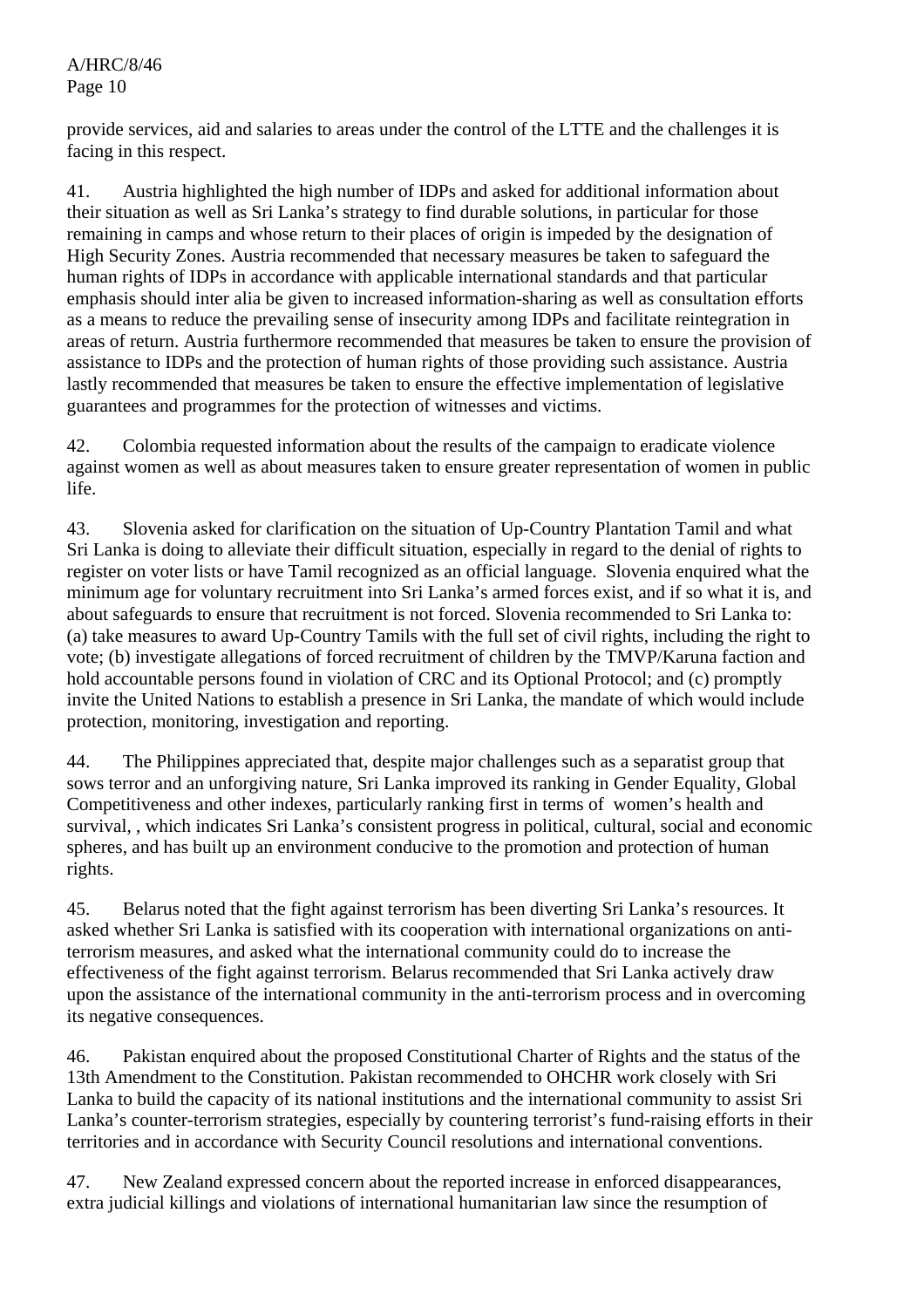hostilities, and about the little concerted efforts to effectively investigate such violations. It asked about steps to protect the human rights of victims from minority communities which are disproportionately affected. While noting the zero- tolerance policy for child recruitment and steps made to rehabilitate former child soldiers, New Zealand remained concerned at reports that child recruitment continues. New Zealand recommended that Sri Lanka take further steps to improve the effectiveness of its measures to combat the recruitment of child combatants and welcomed Sri Lanka's comments on this proposed recommendation.

48. Brazil, while welcoming the adoption of institutional measures, expressed concern about the implementation of international human rights treaties and about integration and harmonization of its national legislation therewith. Brazil enquired about measures taken to strengthen the independence, impartiality and effectiveness of the NHRC and to guarantee the rule of law, particularly in the context of the 'Emergency Regulations.' Brazil recommended to Sri Lanka to (a) extend standing invitations to the special procedures and (b) ratify the Optional Protocol to the Convention against Torture.

49. Romania noted the creation of a commission to investigate allegations of abduction and recruitment of child soldiers by various forces, and enquired about how it operates, results achieved, and other measures Sri Lanka will take to fully implement its obligations under Optional Protocol to CRC on the involvement of children in armed conflict. It recommended to Sri Lanka to investigate the role of security forces in child recruitment and hold those responsible accountable. Romania requested information on Sri Lanka's intentions to combat child labour, the results achieved, and the lack of minimum age for marriage.

50. Addressing the Working Group, the Permanent Representative of Sri Lanka to the United Nations Office at Geneva, Dr. Dayan Jayatilleka, stated that, the political component of the Government's approach to the resolution of the ethnic conflict is the maximum devolution of power within a unitary constitutional framework. The 13th Amendment, strives precisely to achieve political autonomy. Having militarily liberated the Eastern Province, the Government has just concluded the elections which has re-empowered the eastern Provincial Council. The Government intended to do the same in the northern province. The President of Sri Lanka has promised that the north, just like the east, will be militarily liberated and politically empowered by the holding of elections to an autonomous provincial council in the north. The President has appointed a high-level National Task Force for the northern province which will implement the programme of reconstruction and rehabilitation. The Government is attempting to revive, restore and re-activate the 13th Amendment which provides for full devolution of powers within a unitary State.

51. Responding to questions raised by States, Sri Lanka's Attorney General Hon. C.R. De Silva, PC, stated that notwithstanding the serious nature of the security situation prevailing in Sri Lanka resulting from a reign of terror unleashed by the most ruthless terrorist organization in the world, the LTTE, it is not the policy of the State to adopt and enforce extraordinary measures that are outside the framework of the law. The Government has steadfastly insisted that all agents of the State should necessarily carry out arrests, detentions and investigations including interrogations, in accordance with the due process of the law and in a manner that would not infringe human rights.

52. As regards the issue of disappearances, it is not safe to consider the nature and the magnitude of the problem on the basis of unsubstantiated statistics. The Government is studying credible reports and information so as to identify the nature of the problem, its magnitude, possible reasons, and the identities of those who are responsible. It is not the policy of the State to illegally and surreptitiously arrest persons and detain them in undisclosed locations or to extrajudicially eliminate arrested and detained suspects. He said that the Government is determined to ensure that all complaints are comprehensively and impartially investigated into, perpetrators identified, and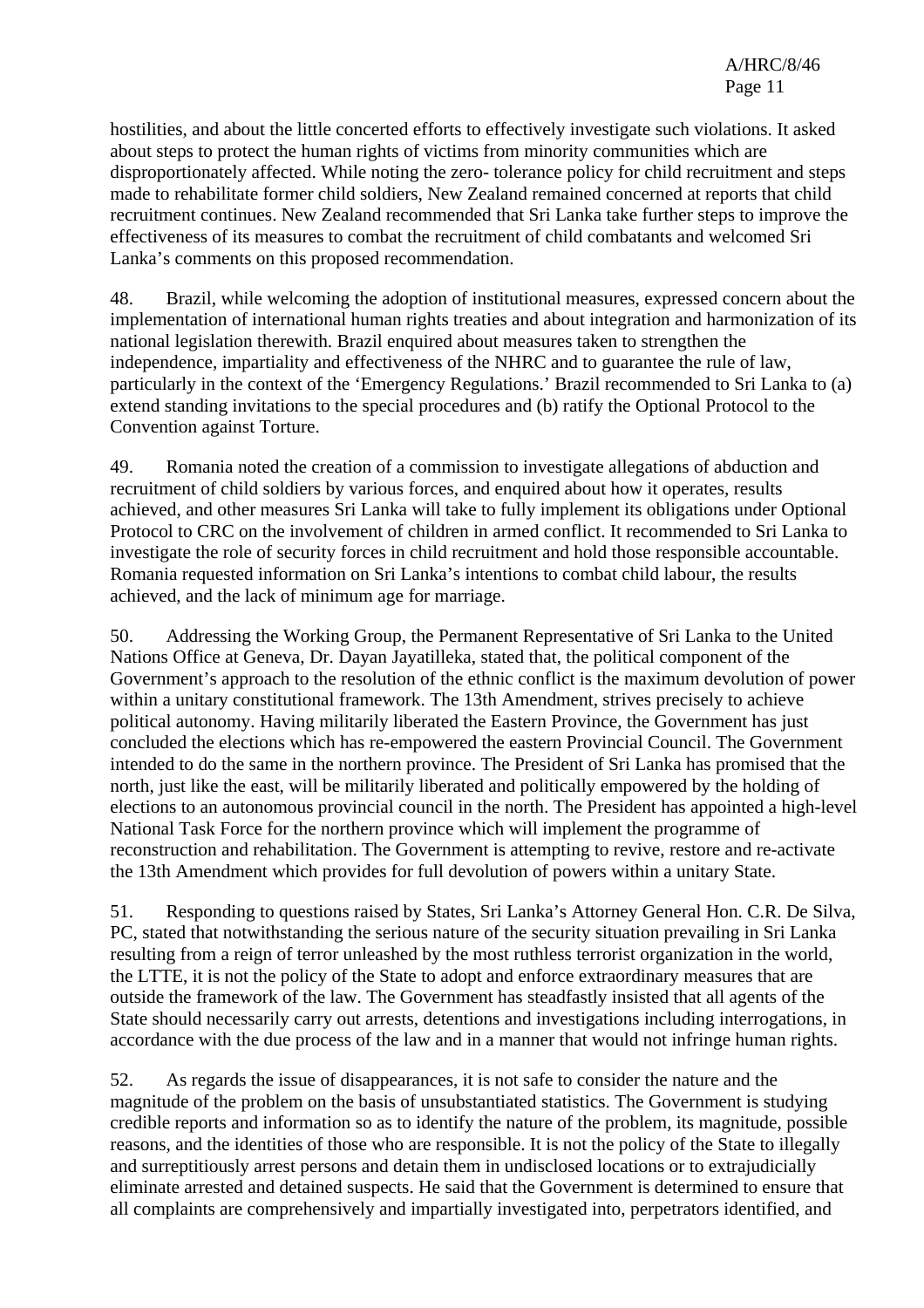evidence against them collected, so that such persons can be prosecuted. During the past decade, criminal proceedings have been instituted against 599 members of the security forces and the police with regard to their alleged involvement in abducting persons, detaining them unlawfully and extrajudicially eliminating persons in custody. The process of investigation and prosecution may not be as expeditious as one would like it to be. What is important is that the due process of the law and justice has been set in motion and is moving in the correct direction. The allegation of torture is also one that concerns our Government. Both the Committee against Torture (CAT) and the Special Rapporteur on the question of torture concluded that the practice of torture was not systematic in Sri Lanka. Unfortunately torture may be possibly occasionally used by certain overzealous investigators on certain occasions as an investigative tool to extract the truth from persons under interrogation. Perpetrating torture is a violation of an important fundamental right enshrined in the Constitution and an offence under the criminal law of Sri Lanka, which imposes very serious punishment. A special agency of the police has been specially mandated to carry out criminal investigations into all complaints of torture. During the last 12 months alone, criminal proceedings have been instituted against 61 police officers with regard to their alleged use of torture in the course of criminal investigations. All alleged perpetrators of human rights violations would be prosecuted. Measures necessary to expedite the process of investigation, launch prosecutions and conduct trials would be adopted. The Government refutes the allegation of impunity.

53. Latvia commended Sri Lanka on its decision to let a certain number of the Special Rapporteurs to visit Sri Lanka and encouraged Sri Lanka to build on these visits and to issue standing invitations and to agree to all outstanding requests by the special procedures of the Human Rights Council.

54. Germany regretted the abrogation of the ceasefire agreement with the LTTE, which led to the termination of the SLMM in March 2008. Clarifications were sought about concrete measures intended to compensate for the void created in terms of monitoring and effectively addressing human rights violations committed in the wake of ongoing civil war hostilities and in anti-terrorist strategies. Germany recommended that Sri Lanka restore and ensure the independence of its National Human Rights Commission, in accordance with the Paris Principles.

55. The Czech Republic enquired about the measures Sri Lanka has adopted to eliminate torture, especially regarding human rights defenders and detained persons, and ensure torture victim's access to justice, including witness protection and assistance programmes. The Czech Republic recommended to Sri Lanka to: (a) adopt measures to strengthen the rule of law; prevent human rights violations, including enforced disappearances, extrajudicial executions and torture; ensure punishment of those responsible; and include, inter alia, systematic review of all detention areas; establish an independent complaint mechanism in prisons, and prompt, impartial investigation into allegations of torture as well as protection for witnesses and others alleging torture or ill-treatment against reprisals, intimidation and threats; (b) ensure full incorporation and implementation of the provisions of international human rights instruments at the national level, in particular ICCPR and CAT; (c) adopt concrete measures to strengthen the function and independence of the National Human Rights Commission; and (d) ratify the Optional Protocol to CAT and, (e) support the recommendation of the Special Rapporteur on the question of torture and establish an OHCHR field presence with the mandate to monitor Sri Lanka's human rights situation and provide technical assistance, particularly regarding judicial, police and prison reform.

56. Italy (a) recommended that Sri Lanka take further active measures in order to put an immediate end to forced recruitment and to the use of children in armed conflicts by all factions, including the Karuna Group; It enquired whether Sri Lanka was considering to take further steps towards a complete abolition of the death penalty, and recommended that (b) Sri Lanka allow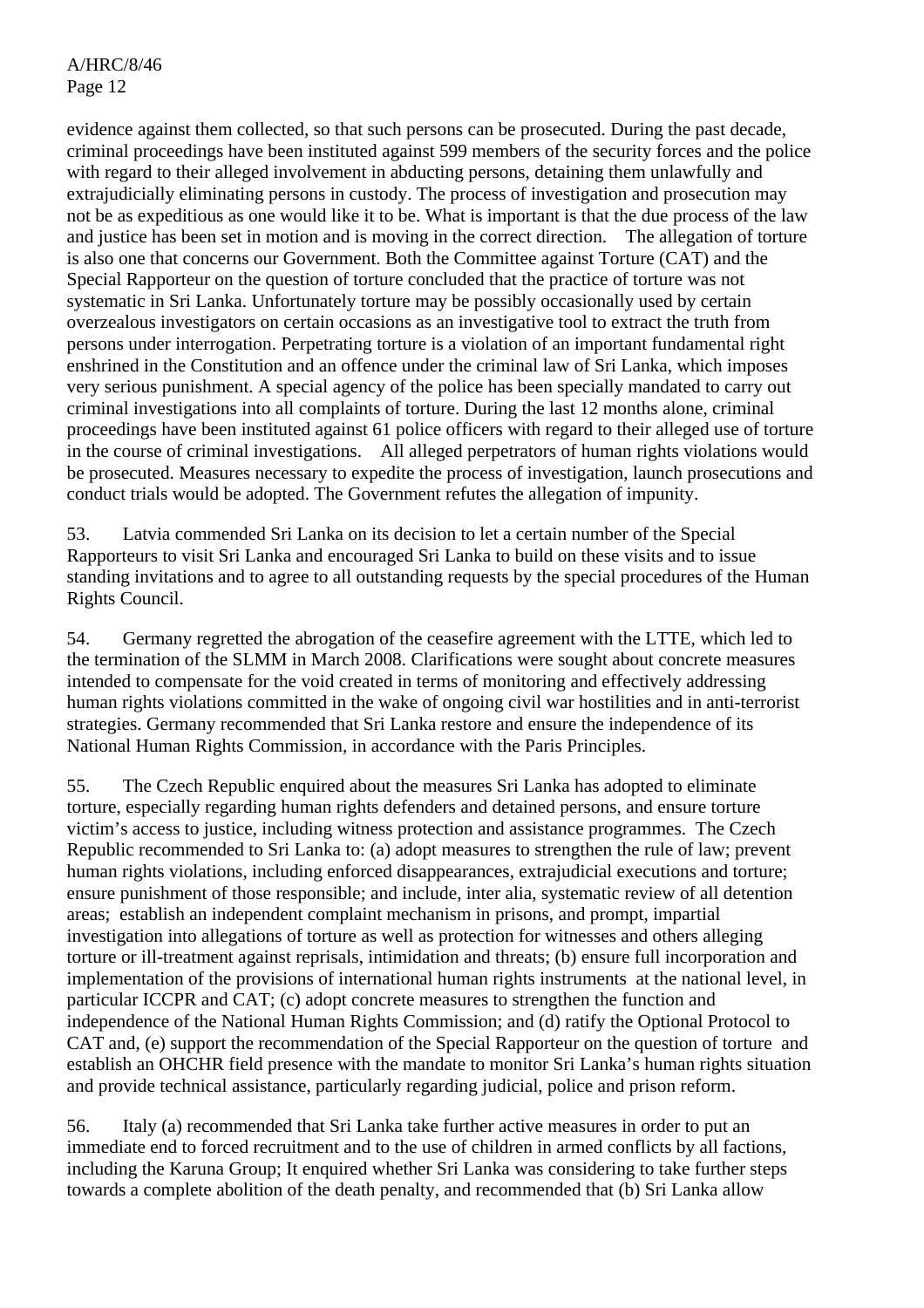United Nations human rights mechanisms and OHCHR to establish and reinforce their presence in the country in order to guarantee an independent monitoring of the human rights situation in Sri Lanka.

57. The Netherlands emphasized that the fight against terrorism has to remain within the boundaries enshrined in the international human rights instruments. The Netherlands welcomed the national plan of action and recommended (a) that the national plan of action provide specific benchmarks within a given timeframe, (b) that it establish the Constitutional Council as foreseen by 17th Amendment to the Constitution as soon as possible, and that this Council be mandated to appoint a number of commissioners to public Commissions, such as the NHRC and the Police Commission. The Netherlands remained concerned at allegations of serious human rights violations and recommended that (c) Sri Lanka agree to the re-establishment of an international human rights monitoring presence in the country.

58. Poland noted that freedom of expression is subjected to restrictions, which seems to give rise to cases of violence and intimidation of representatives of the media. Poland enquired about steps taken to implement the recommendations made by the Human Rights Committee in 2003 and recommended to Sri Lanka undertake effective measures to ensure full realization of the right to freedom of expression by all persons. It enquired about steps taken to combat sexual exploitation of children and child prostitution, especially in coastal resorts. Poland recommended to Sri Lanka to ensure that its domestic legislation is in full compliance with the Convention on the Rights of the Child. It also recommended to Sri Lanka to ensure a safe environment for human rights defenders and that perpetrators of these crimes are brought to justice.

59. Turkey noted the achievements made in the political, economic and social development fields and appreciated steps taken on human rights training, gender equality and the empowerment of women's status. Turkey enquired if Sri Lanka is considering taking the necessary steps to shorten the worrying number of trial proceedings on violence against women and encouraged Sri Lanka to try to respond in a timely manner to questionnaires sent by the special procedures.

60. Japan regretted the IIGEP's decision to terminate its mission in April. It underlined the importance for Sri Lanka to implement the recommendations made by the IIGEP to establish a workable, effective and permanent system for victims and witness protection, to ensure that all State bodies provide cooperation and the provision of immediate and necessary financial resources to the Commission of Inquiry. Japan noted the existence of fewer cases of kidnappings, forced disappearances and extrajudicial killings compared to before and expressed its hope that Sri Lanka would double its efforts to prevent similar cases and to ensure bringing all perpetrators to justice. Japan also attaches importance to Sri Lanka's efforts to resolve its human rights problems and expected it to enhance its capacity in the areas of crime investigations, the judiciary and NHRC, with the assistance of the international community.

61. Denmark was pleased to hear that Sri Lanka wants to focus attention on improving freedom of the press and enquired about the measures taken to that end. It recommended that (a) Sri Lanka undertake measures to improve safeguards for freedom of the press; it also recommended that (b) Sri Lanka accept the presence of an OHCHR field office. Noting steps taken by Sri Lanka to combat torture, torture is still widely practiced and, referring to 25 recommendations made by the Special Rapporteur on the question of torture, enquired what steps will be taken to implement them. Denmark recommended that (c) Sri Lanka immediately implement the Special Rapporteur's recommendations. It further enquired about the measures Sri Lanka employs to combat caste-based discrimination.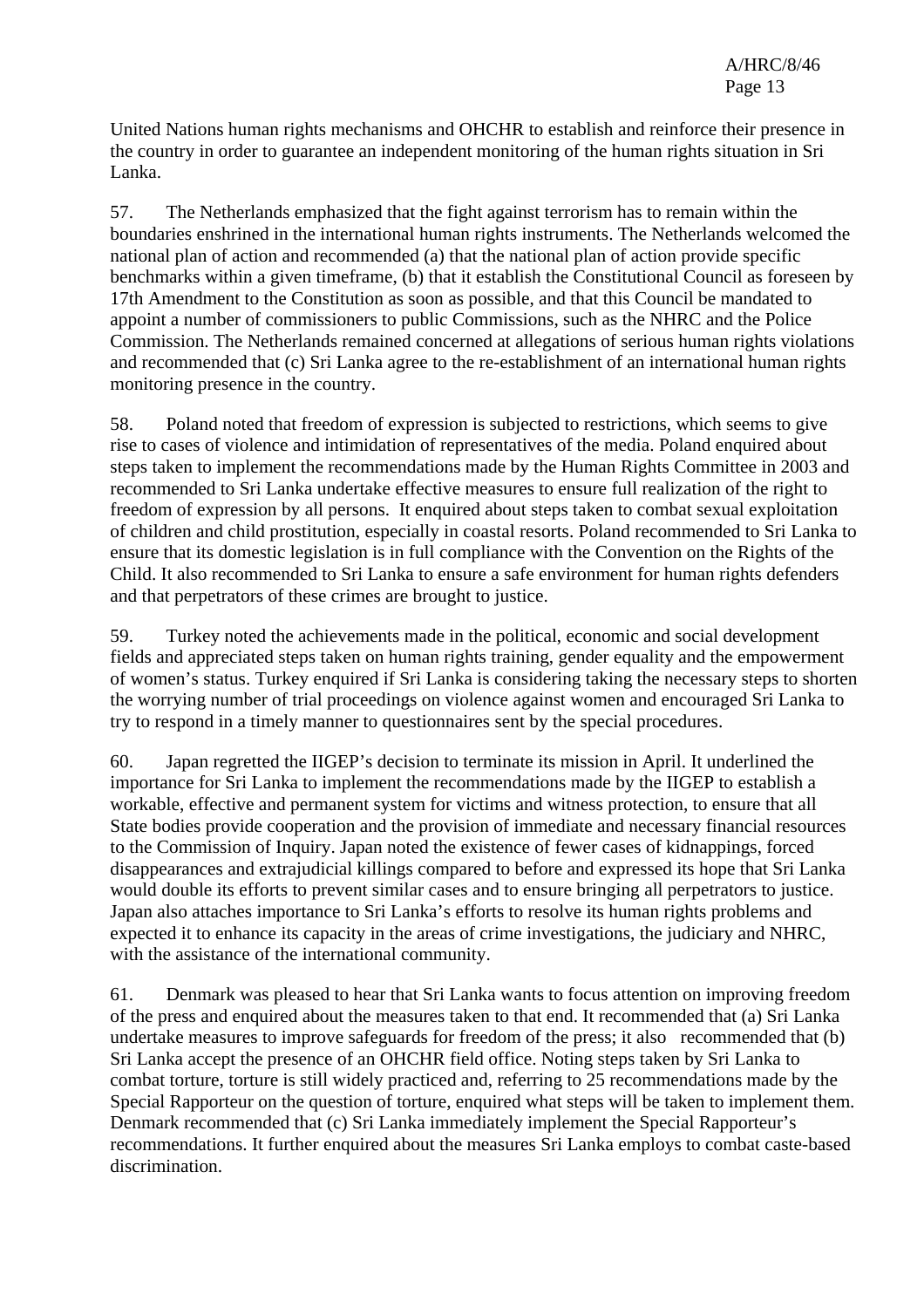62. Guatemala welcomed the self-critical character of the national report. It enquired what measures are being adopted to combat cases of abuse by authorities and torture by members of the police and the armed forces, in particular cases of abuse against women in areas of conflict in Sri Lanka. Guatemala also enquired whether there are any plans to alter the minimal age of criminal responsibility.

63. Egypt commended Sri Lanka on the maintenance of its vibrant democracy, as well as on its genuine commitment to upgrade its national human rights architecture and requested information on internally displaced persons, and the adequacy of support from international organizations and donors on this matter. Egypt further enquired about steps taken to uphold and guarantee the rights of its minorities and afford them protection from military operations, and legal framework to protect them from discrimination.

64. Azerbaijan expressed its full support to efforts to preserve its territorial integrity and to completely wipe out terrorism and aggressive separatism. Sri Lanka tries to protect human rights in the conflict-affected areas and called upon Sri Lanka to continue its efforts to better ensure it. Close and frank cooperation with relevant United Nations agencies and human rights mechanisms, including the special procedures, is crucial in this process. Azerbaijan asked how the voluntary character of the return of internally displaced is ensured in the resettlement process and secondly, measures taken to address psychological trauma caused by armed conflict.

65. Indonesia stressed that Sri Lanka has maintained a continuous supply of essential goods and services to "uncleared areas", thereby ensuring that basic needs of people are met even in times of conflict. It welcomed the restoration of democracy in parts of the country. It asked about measures taken to ensure facilitated humanitarian access to local and international agencies to enhance protection of civilians in conflict-affected areas. And, while applauding the engagement with special procedures and mechanisms, it asked about steps taken to follow up on and implement their recommendations. Regarding the downgrading of the NHRC, Indonesia asked what measures the Government intends taking to strengthen the mandate and powers of the NHRC.

66. Malaysia noted that Sri Lanka demonstrated unreserved commitment to enhancing the wellbeing of its people and in addressing challenges, constraints and gaps in human rights protection. It enquired about Sri Lanka's legislation providing for protection of witnesses and victims and asked how child soldiers are dealt with and re-integrated into society.

67. Morocco noted that Sri Lanka's national report was in harmony with the Human Rights Council Guidelines and that the Government consulted with stakeholders in its preparation. It encouraged Sri Lanka to continue its efforts to full implement international human rights instruments, and requested clarification about its intention to include additional voluntary commitments. Additional information was also requested about the administrative parliamentary commission and the competencies of the Ombudsman.

68. The Democratic People's Republic of Korea noted progress made in providing essential services as well as the efforts to reach its Millennium Development Goals, especially to increase the literacy rates, school enrolment and health care outcomes. It encouraged Sri Lanka to continue with its efforts and requested to elaborate further on its plans to protect migrant workers, including women.

69. Tunisia encouraged the parties to seek a lasting peace in the conflict zones. It welcomed the results shown in the right to health and asked for more information on Sri Lanka's efforts to ensure the right to health for all citizens.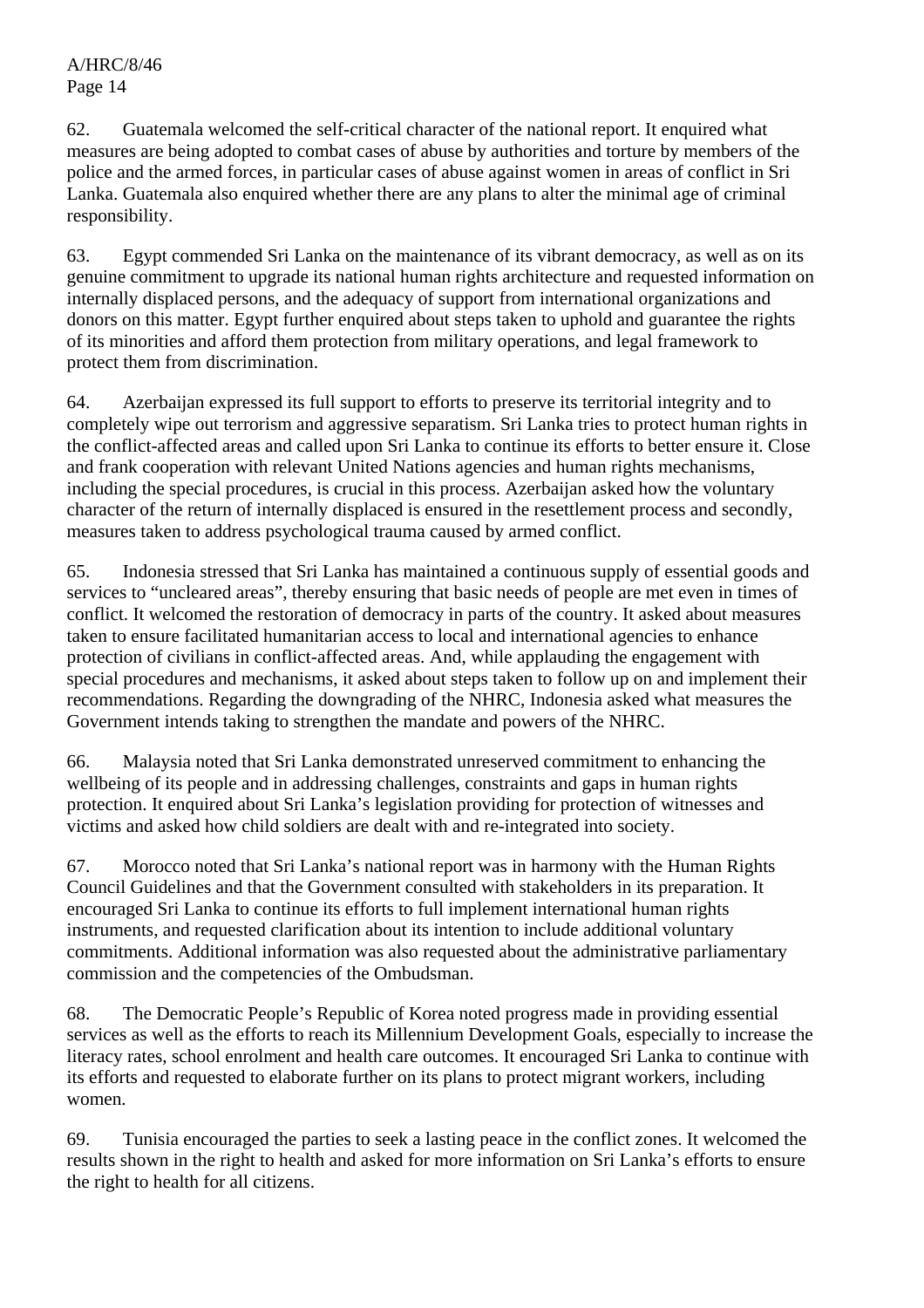70. Venezuela noted with appreciation the efforts made to promote and protect human rights and to mitigate poverty levels. Sri Lanka's national plans to promote social cultural and political rights were highlighted, in particular the right to health and implementation of the national health plan, on which it requested more information.

71. The Republic of Korea welcomed efforts made by the Government to promote and protect human rights, as reflected by the establishment of human rights infrastructure, despite the challenge of armed conflict. It asked about concrete measures taken to prevent the alleged abductions and recruitment of child soldiers. In addition, Sri Lanka was asked about measures taken to address the issues of discrimination against women in employment and occupation in the private sector. Sri Lanka was encouraged to continue close dialogues with the United Nations human rights mechanisms and OHCHR.

72. The United Kingdom condemned all terrorism and noted that counter-terrorism measures must be in accordance with human rights norms. It recommended that Sri Lanka (a) strengthen and ensure the independence of its human rights institutions in accordance with the Paris Principles, including the NHRC. The United Kingdom recognized a decrease in abductions and extrajudicial killings in some areas of Sri Lanka, and a strong, independent system to bring those responsible to justice, protecting against the resurgence of such activities. Sri Lanka was recommended to (b) implement the recommendations made by the Special Rapporteur on extrajudicial, summary or arbitrary executions and take steps to verifiably disarm all paramilitary groups. The United Kingdom also recommended that (c) civil society organizations, including those from multi-ethnic communities and conflict-affected areas in Sri Lanka's north and east, be involved in the follow-up to the UPR process.

73. Algeria recommended that Sri Lanka further support human rights machinery and capacitybuilding in its national institutions to implement the human rights instruments, and that special attention be given to women in promoting education and development to increase their wages and their representation in politics and public life. It also recommended the continued work with the international community to assist with the protection of human rights, the environment, disaster risk management, HIV/AIDS and capacity-building.

74. Greece raised concern about the ending of the ceasefire agreement and the renewed military campaign and recommended that (a) Sri Lanka accept an independent international human rights mechanism on the ground as soon as possible; Greece also recommended that (b) Sri Lanka issue a standing invitation to all special procedures. It expressed concern about the increased number of reported enforced disappearances and unlawful killings, including of humanitarian workers, and requested more information on measures taken to investigate these cases. It recommended to Sri Lanka (c) to take all necessary measures to end impunity for perpetrators of violations of international human rights law and humanitarian law.

75. The United States of America noted Sri Lanka's struggle against terrorism and recommended the following: (a) re-engage with international human rights monitoring and assistance mechanisms by agreeing to establish an OHCHR field presence, whose mandate would allow unfettered access to monitor, investigate and report human rights violations and promote remedial measures, including criminal investigation, prosecution and capacity-building of domestic human rights mechanisms; (b) ensure the adequate completion of investigations into the killings of aid workers, including by encouraging the Presidential Commission of Inquiry to use its legal powers to their full extent; (c) demobilize child soldiers by assuring children serving with progovernment militias (forced or voluntary) are released and adequate resources allocated for disarmament, demobilization, reintegration, repatriation and other activities to halt the unlawful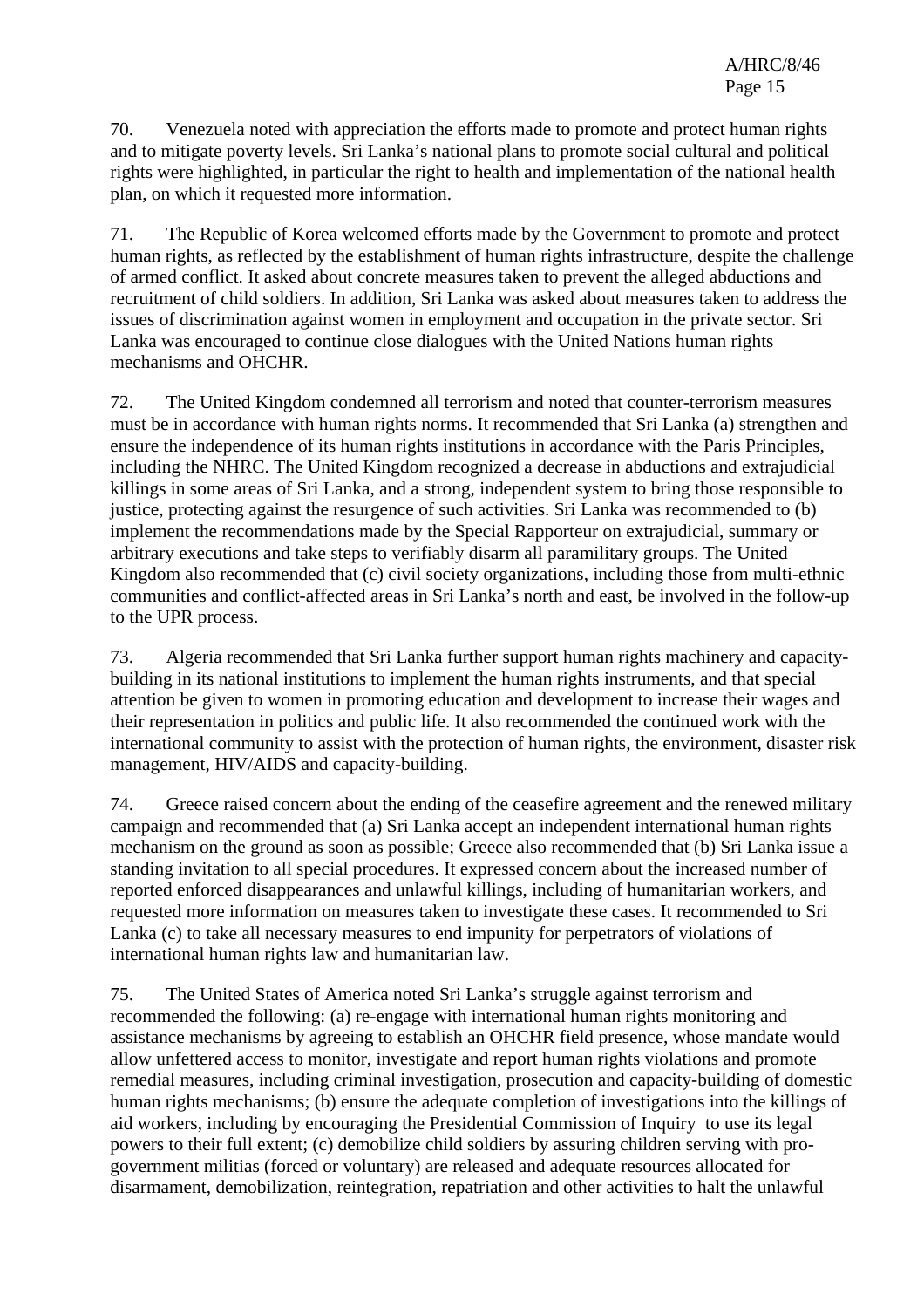recruitment of children; (d) Sri Lanka's plan to address the forcible recruitment of child soldiers should be publicized and (e) Sri Lanka should work with international and domestic non-State actors to halt the recruitment and use of child soldiers.

76. The Islamic Republic of Iran noted with interest a number of measures adopted to enhance the promotion and protection of human rights and to consolidate cooperation with United Nations human rights mechanisms. It encouraged Sri Lanka to increase its efforts to strengthen its legal safeguards to eliminate all forms of ill-treatment or torture in the prisons and detention centres.

77. Uruguay hoped that the recommendations made by special procedures are taken in account and duly applied. Uruguay asked about measures to ensure that detained children, including those suspected of belonging to the LTTE and those who were forcibly recruited and escaped, are separated from adults and receive special care and attention.

78. Sudan noted that terrorism is an exceptional circumstance, which impacts on the right to development and other economic and social rights. It recommended that Sri Lanka share its experience with regard to fighting rebellion and terrorism and how to overcome them, as well as on measures taken to improve its social and economic development.

79. The Secretary General of the Secretariat for the Coordinating of the Peace Process in Sri Lanka, Prof. Rajiva Wijesinha, welcomed questions regarding education and language policy, since these would serve to make clear the commitment of the Government to pluralism and equitable development. Though for many years the Official Languages Act had not been implemented properly, this was now being promoted apace and over the last decade bilingualism through education had been implemented, while making English more widely available for reasons of equity. With regard to the abrogation of the Ceasefire Agreement, it had proved positive in allowing for action based on discussion with moderate Tamils. The situation had not got worse inasmuch as for instance with regard to IDPs, United Nations figures showed that the number of displaced had risen altogether by just 149 between the end of December and the end of April 2008. Though there were about 2,500 more in the North, these were offset by nearly the same number being resettled in the east. With regard to civilian casualties, the majority of those killed in the last four months had been civilians in the South due to terrorist suicide attacks etc. With regard to journalists, freedom of speech was total, with media outlets being extremely critical of the Government in the crudest terms. The real danger had been for Tamil language journalists due largely to rivalries between Tamil groups. Former Tamil militants who had accepted previous peace agreements had been decimated by the LTTE when they were disarmed under the Ceasefire Agreement. These violations had reduced considerably in 2007, and the Government was committed to preventing them totally.

80. The Deputy Solicitor General, Mr. Yasantha Kodagoda, responding to questions raised by States submitted that the IIGEP was appointed by the President of Sri Lanka to observe the functioning of the Commission of Inquiry established to investigate and inquire into serious violations of human rights. The IIGEP was not established to monitor the overall situation of human rights in Sri Lanka. Its mandate was only to observe the functioning of the Commission of Inquiry, and to comment on its observance with internationally accepted norms and standards. It is unfortunate that certain members of the IIGEP who were seldom present at sessions of the Commission of Inquiry, proceeded to comment publicly on matters outside the mandate of the IIGEP. However, the former Chief Justice of India the Hon. Justice P.N. Bhagawatie who functioned as the Chairman of the IIGEP in a written communication dated 26 April 2008 stated that, 'the IIGEP has not accused the GoSL of any lack of political will in so far as the functioning of the CoI is concerned. In so far as the Commission of Inquiry is concerned, it has been doing very good work and Members of the IIGEP have had the best of cooperation from the Chairman and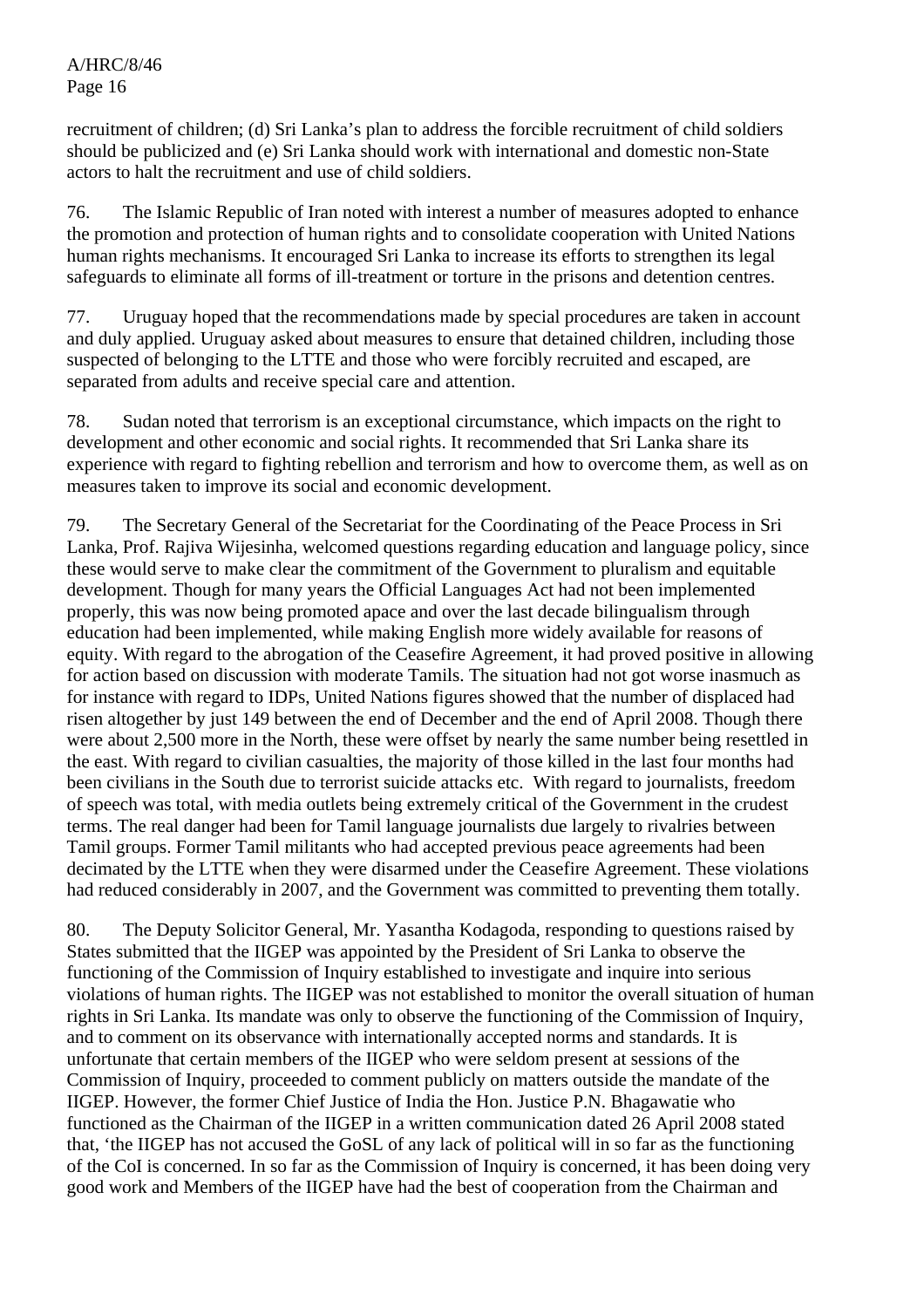Members of the CoI. I have no doubt that the CoI will continue to carry on its work with the same zeal and dedication as it has been doing so far.' Mr. Kodagoda said that the Commission of Inquiry continues to function independently and is presently engaged in the conduct of public inquiries into two high profile cases. Mr. Kodagoda stated that the proposed new law on Victim and Witness Assistance and Protection has received constitutional clearance from the Supreme Court and is now before Parliament. Once enacted it will put in place a legislative framework to provide assistance and protection to not only victims of conventional crimes and witnesses of such incidents, but also to victims of human rights violations and witnesses of such violations. The proposed law will also establish a mechanism for compensation to victims of crime and facilitate the providing of treatment, including medical treatment, rehabilitation and counselling.

81. To conclude the interactive dialogue, the Human Rights Minister Hon. Mahinda Samarasinghe said Sri Lanka would continue to work with the OHCHR Sri Lanka is a multi cultural, multi lingual, multi ethnic and multi religious society. The Government of Sri Lanka will continue its efforts to secure unity amongst all people of Sri Lanka and harness their contribution to the national reconstruction and development efforts and to the final objective of achieving lasting peace. The Minister thanked the President of the Working Group and the representatives of States members and observers of the Council for their participation in the review, and for comments and recommendations made.

#### **II. CONCLUSIONS AND/OR RECOMMENDATIONS**

**82. The recommendations formulated during the interactive dialogue have been examined by Sri Lanka and the following recommendations enjoy the support of Sri Lanka:** 

- **1. Continue to enhance the capacity building of its national human rights institutions with the support of the international community (China), including OHCHR, and seek the effective contribution of OHCHR to strengthen the NHRC (Cuba);**
- **2. Strengthen and ensure the independence of its human rights institutions such as the National Human Rights Commission (Czech Republic, Ukraine), in accordance with the Paris Principles (United Kingdom of Great Britain and Northern Ireland, Germany, Ireland), including through implementation of the 17th Amendment at the earliest (Canada), and ensure its pluralist character (Ireland);**
- **3. Encouraged Sri Lanka to further empower the various institutional and human rights infrastructures, including by strengthening the structural and operational independence of the NHRC (Republic of Korea);**
- **4. Cooperate actively with international mechanisms in order to implement human rights at all levels of society and consider participating in core human rights treaties, as well as special procedures of the Human Rights Council (Ukraine);**
- **5. Try to respond in a timely manner to the questionnaires sent by the special procedures (Turkey);**
- **6. Continue close dialogue with the United Nations human rights mechanisms, and OHCHR (Republic of Korea);**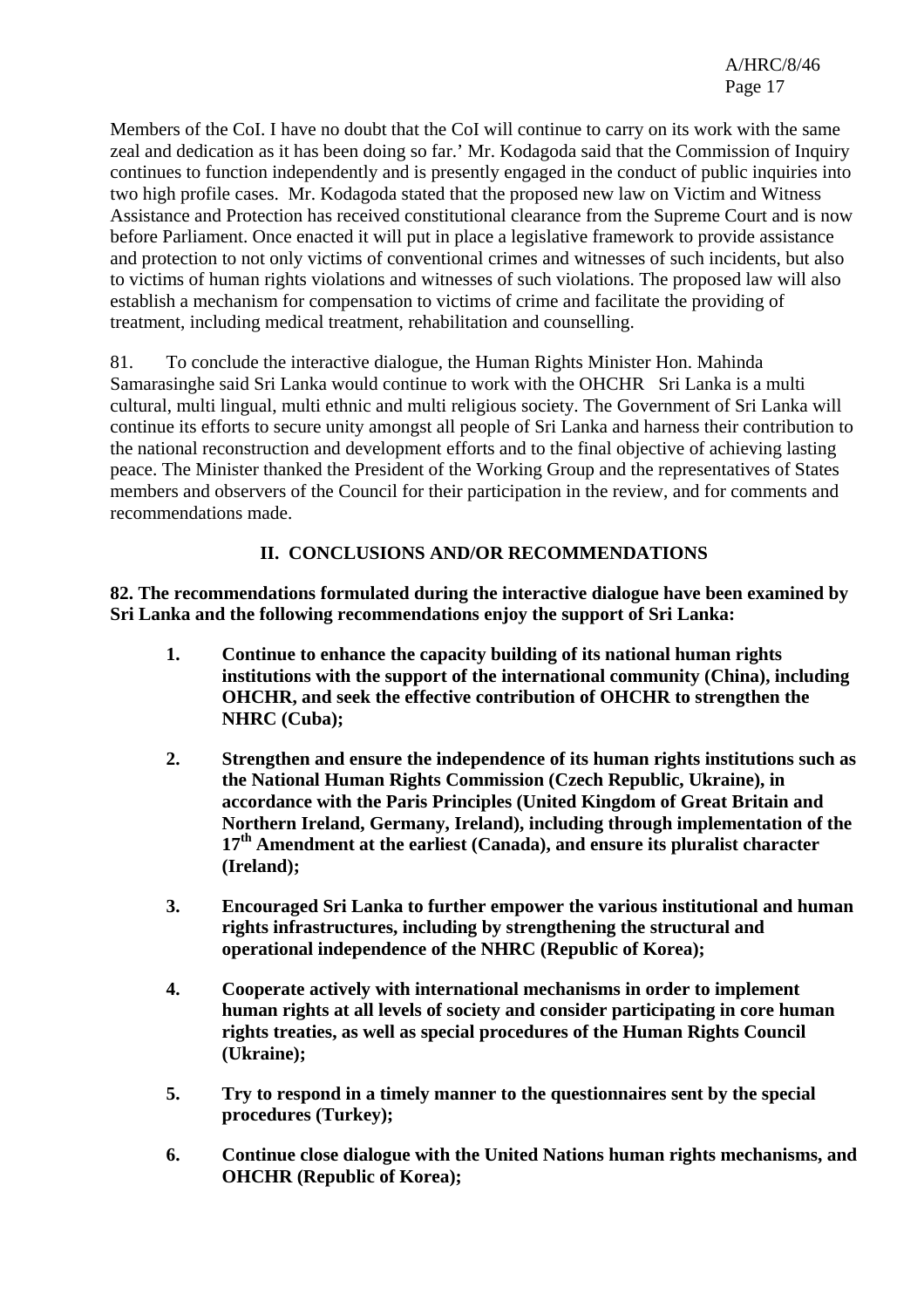- **7. Take into account the recommendation made by the Human Rights Committee that it incorporate all substantive provisions of ICCPR into its national legislation, unless already done (Mexico);**
- **8. Ensure full incorporation and implementation of international human rights instruments at the national level, in particular ICCPR and CAT, unless already done (Czech Republic);**
- **9. Ensure that its domestic legislation is in full compliance with the Convention on the Rights of the Child (Poland);**
- **10. Continue its efforts for the full implementation of international human rights instruments to which it is a party (Morocco);**
- **11. That civil society organizations, including those from multi-ethnic communities and conflict affected areas in Sri Lanka's north and east, be involved in the follow-up to the UPR process (United Kingdom of Great Britain and Northern Ireland);**
- **12. Further support human rights machinery and capacity building in its national institutions to implement the human rights instruments, such as the introduction of a human rights charter as pledged in 2006 (Algeria);**
- **13. That the National Plan of Action provide specific benchmarks within a given timeframe (The Netherlands);**
- **14. Take measures to ensure access to humanitarian assistance for vulnerable populations and take further measures to protect civilians, including human rights defenders and humanitarian workers (Canada, Ireland);**
- **15. Ensure the adequate completion of investigations into the killings of aid workers, including by encouraging the Presidential Commission of Inquiry to use its legal investigative powers to their full extent (United States of America);**
- **16. Implement the recommendations of the Special Rapporteur on the question of torture (Denmark, France);**
- **17. Ensure a safe environment for human rights defenders' activities and that perpetrators of the murders, attacks, threats and harassment of human rights defenders be brought to justice (Poland);**
- **18. Increase its efforts to further prevent cases of kidnapping, forced disappearances and extrajudicial killings; ensure that all perpetrators are brought to justice; and enhance its capacity in the areas of crime investigations, the judiciary and the NHRC, with the assistance of the international community (Japan);**
- **19. Increase its efforts to strengthen its legal safeguards for eliminating all forms of ill treatment or torture in the prisons and detention centres (Islamic Republic of Iran);**
- **20. Step up its efforts for the rehabilitation of former child soldiers in particular through enhanced cooperation with the international community – and adopt**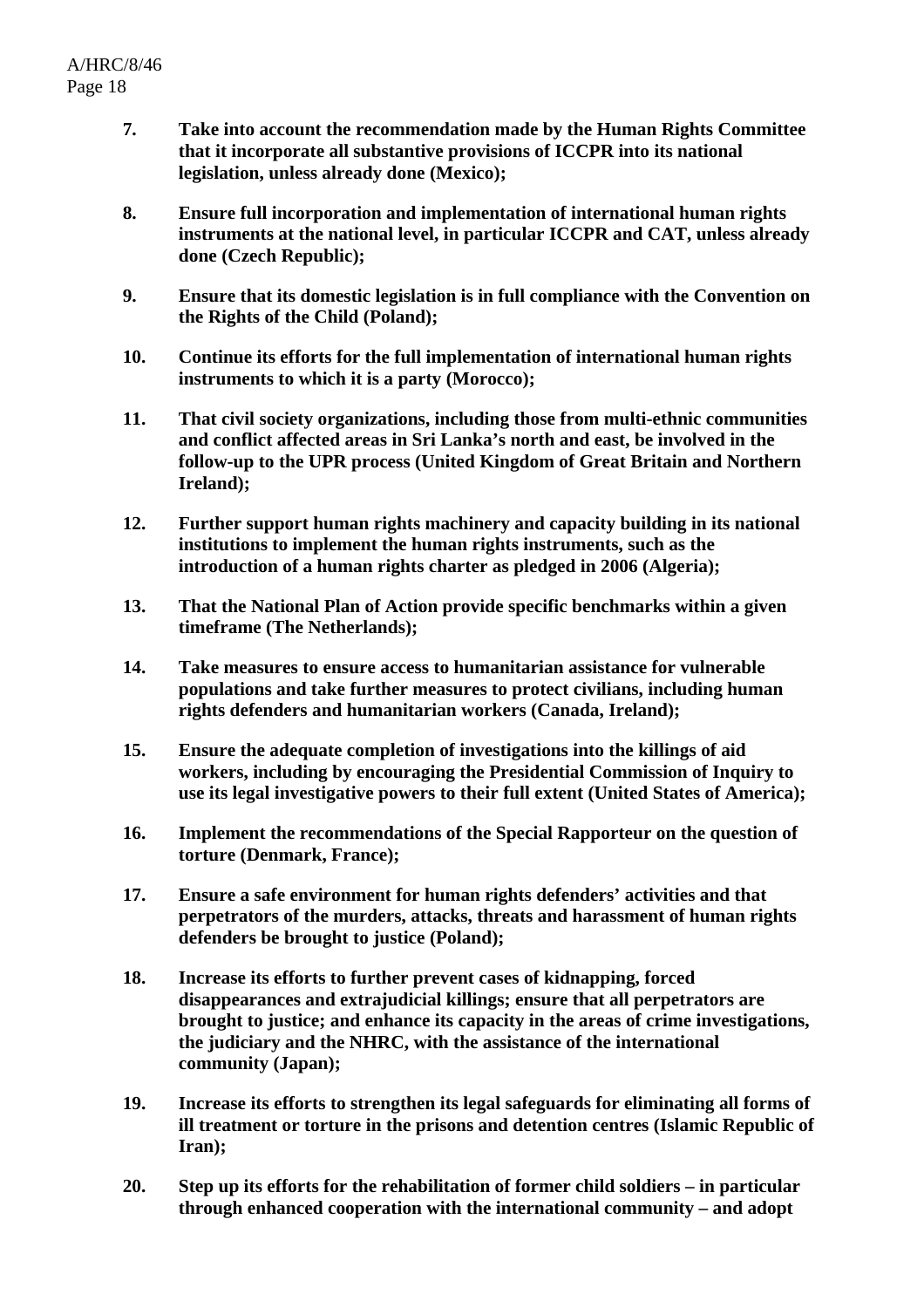**measures necessary for their rehabilitation in an appropriate environment (Belgium);** 

- **21. Adopt measures to investigate, prosecute and punish those responsible for serious human rights crimes such as the recruitment of child soldiers, in accordance with international norms and in a transparent manner (Sweden);**
- **22. Take judicial and other measures to put an end to the recruitment of child soldiers in all parts of its territory, and accordingly give further appropriate directions to the security forces and police to ensure their implementation (Belgium);**
- **23. Investigate allegations of forced recruitment of children and hold to account any persons found in violation of CRC and its Optional Protocol (Slovenia);**
- **24. Take further steps to improve the effectiveness of measures to combat the recruitment of child soldiers (New Zealand);**
- **25. Take active measures in order to put an immediate end to forced recruitment and use of children in armed conflicts by all factions (Italy);**
- **26. Investigate and prosecute all allegations of extrajudicial, summary or arbitrary killings and bring the perpetrators to justice in accordance with international standards (Canada);**
- **27. Adopt measures to investigate, prosecute and punish those responsible for serious human rights crimes such as enforced disappearances, in accordance with international norms and in a transparent manner (Sweden);**
- **28. Adopt measures to ensure the effective implementation of legislative guarantees and programmes for the protection of witnesses and victims (Austria);**
- **29. Take all necessary measures to prosecute and punish perpetrators of violations of international human rights law and humanitarian law (Greece);**
- **30. (a) Pursue the ongoing inquiries into allegations of violations of children's rights in armed conflict, such as conscriptions and abductions of children anywhere and to adopt vigorous measures to prevent such violations; and (b) take other urgent measures for the re-integration of children who have surrendered to the governmental forces asking for special protection or who are currently held in prisons (Luxembourg);**
- **31. Enter into further agreements with countries hosting its migrants workers (Palestine);**
- **32. Take the measures necessary to ensure the return and restitution of housing and lands in conformity with international standards for internally displaced persons (Belgium);**
- **33. Take measures to protect the rights of IDPs, including long-term housing and property restitution policies that meet international standards, and protecting the rights to a voluntary, safe return and adequate restitution (Finland);**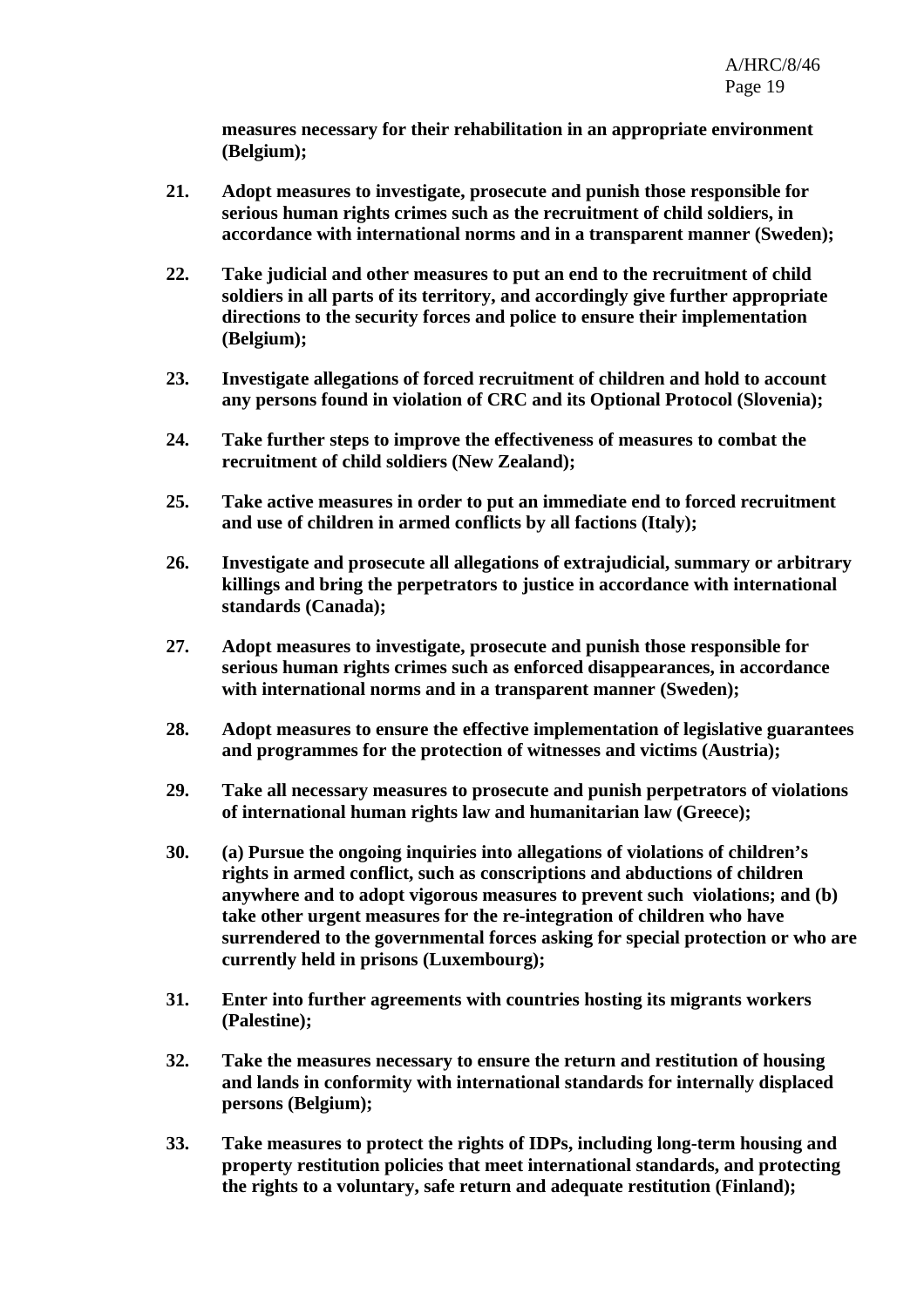- **34. (a) Adopt necessary measures to safeguard the human rights of IDPs in accordance with applicable international standards and that particular emphasis be given** *inter alia* **to increased information sharing as well as consultation efforts to reduce any sense of insecurity of the IDPs; (b) facilitate reintegration of IDPs in areas of return and (c) take measures to ensure the provision of assistance to IDPs and the protection of human rights of those providing such assistance (Austria);**
- **35. Ensure protection and security in IDP camps; and, while safeguarding the rights to return and to restitution, adopt a policy to provide IDPs with adequate interim housing solutions (Portugal);**
- **36. Give special attention to the rights of women and further promote education and development and their representation in politics and public life (Algeria);**
- **37. (a) Pursue its programmes to develop former conflict zones in order to bring afflicted communities at par with those living in other provinces of the country; and (b) seek which tangible support the international community, particularly States in a position to do so, may extend to assist Sri Lanka in bridging these gaps in order to enhance the effective realization of the full range of human rights for all Sri Lankans. (Bhutan);**
- **38. Continue to strengthen its activities to ensure there is no discrimination against ethnic minorities in the enjoyment of the full range of human rights, in line with the comments of the Committee on Economic, Social and Cultural Rights, the Committee on the Elimination of Racial Discrimination, the Committee on the Rights of the Child, and the Committee on the Elimination of Discrimination Against Women (Mexico);**
- **39. Take measures to safeguard freedom of expression and protect human rights defenders, and effectively investigate allegations of attacks on journalists, media personnel and human rights defenders and prosecute those responsible (Ireland);**
- **40. Take measures to improve safeguards for freedom of the press (Denmark);**
- **41. Adopt effective measures to ensure the full realization of the right to freedom of expression for all persons (Poland);**
- **42. Continue to work with the international community on protection of human rights, environment, disaster risk management, HIV/AIDS and capacity building. (Algeria);**
- **43. Actively draw upon the assistance of the international community in the antiterrorism process and in overcoming its negative consequences (Belarus);**
- **44. Work closely with OHCHR to build the capacity of its national institutions and seeks States' assistance on counter-terrorism strategies, especially by countering terrorist fund-raising efforts in their territories and in accordance with Security Council resolutions and international conventions (Pakistan);**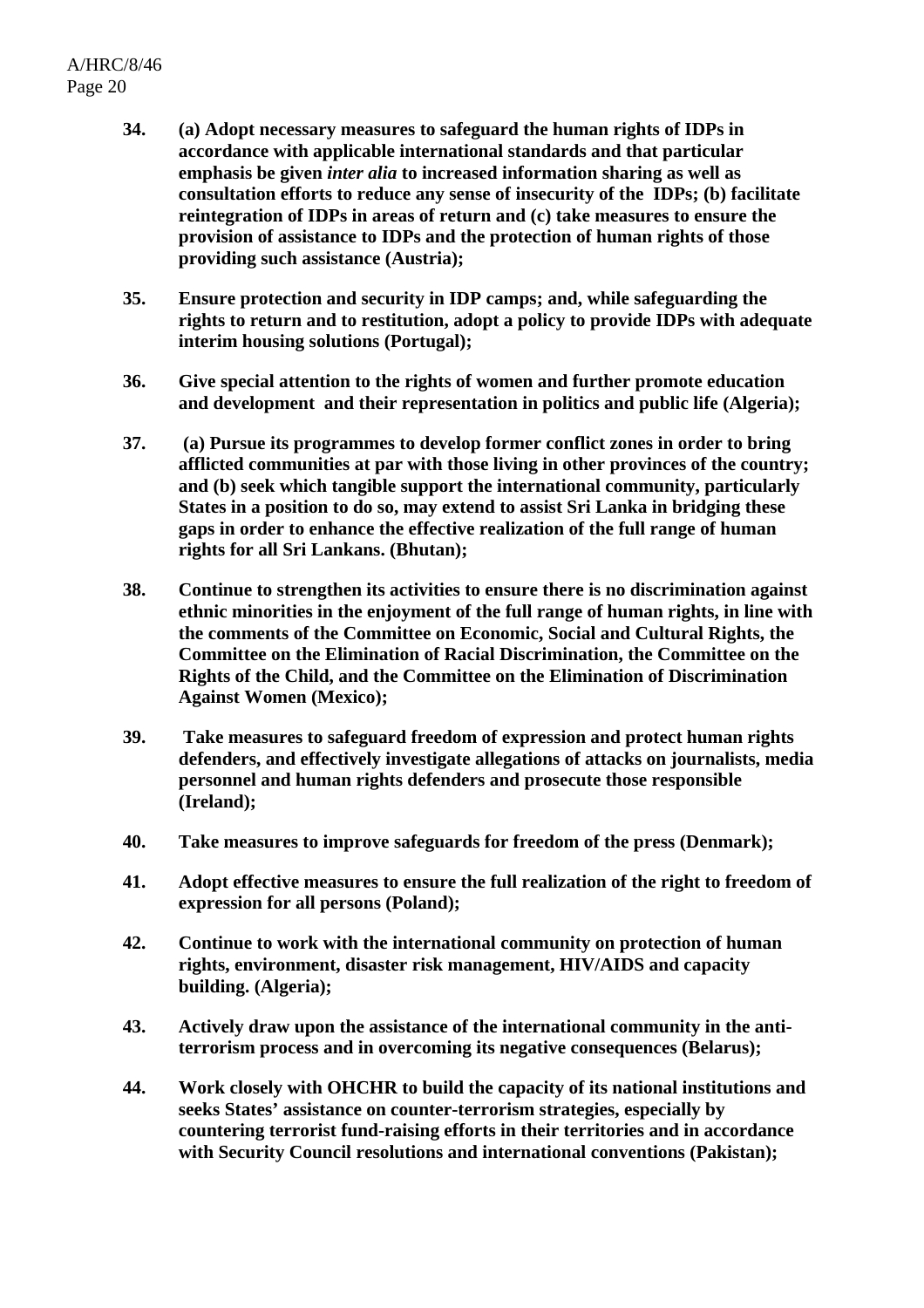**45. Share its experience with regards to fighting rebellion and terrorism and how to overcome them, as well as on the measures taken to improve its social and economic development (Sudan).** 

**83. Recommendations noted in paragraphs 28 (a); 33 (a); 36; 39 (c); 48 (b); 57 (b); 72 (b) and 75 (c), (d) and (e) in section I above, will be examined by Sri Lanka which will provide responses in due time. The response of Sri Lanka will be included in the outcome report to be adopted by the Human Rights Council at its eighth session.** 

**84. Other recommendations noted in the report in paragraphs 21 (c); 26 (b); 27 (b); 28 (b), (c) and (d); 32 (d) and (e); 33 (b) and (c); 34 (a); 43 (a) and (c); 48 (a); 49; 53; 55 (a), (d) and (e); 56 (b), 57 (c); 61 (b); 74 (a) and (b); 75 (a) in section I above did not enjoy the support of Sri Lanka.** 

**85. All conclusions and/or recommendations contained in the present report reflect the position of the submitting State(s) and/or the State under review thereon. They should not be construed as endorsed by the Working Group as a whole.** 

# **III. VOLUNTARY COMMITMENTS OF THE STATE UNDER REVIEW**

#### **86. In pursuit of its commitment to the further promotion and protection of human rights, Sri Lanka voluntarily makes the following commitments:**

87. Sri Lanka will continue its efforts to strengthen its national mechanisms and procedures to promote and protect the human rights and fundamental freedoms of all its citizens through the adoption and implementation of the proposed National Plan of Action which will set targets to be achieved during the five years commencing 2009, facilitate a holistic approach to human rights protection and promotion and lead to greater cooperation between Government and civil society.

88. Sri Lanka will continue its active and constructive dialogue and cooperation with the Office of the High Commissioner for Human Rights to strengthen national mechanisms in all aspects.

89. Sri Lanka will take necessary measures to enable the reconstitution of the Constitutional Council which will facilitate the strengthening and effective functioning of national human rights mechanisms, including the National Human Rights Commission.

90. A Witness and Victim Protection Bill will be introduced in Parliament shortly and measures will be taken to implement the legislation including the establishment of the necessary institutions.

91. The Ministry of Disaster Management and Human Rights will launch a national human rights awareness campaign to commemorate the sixtieth anniversary of the Universal Declaration of Human Rights in 2008.

92. The Ministry of Disaster Management and Human Rights will organize a regional seminar for parliamentarians on a human rights related theme in 2008.

93. Sri Lanka has commenced work on drafting a constitutional charter on human rights that will strengthen the human rights protection framework in the country and bring Sri Lanka's constitutional human rights guarantees in line with its international obligations. The process includes engaging in consultations with civil society. The draft charter and the process of consultation will foster a national discourse on human rights.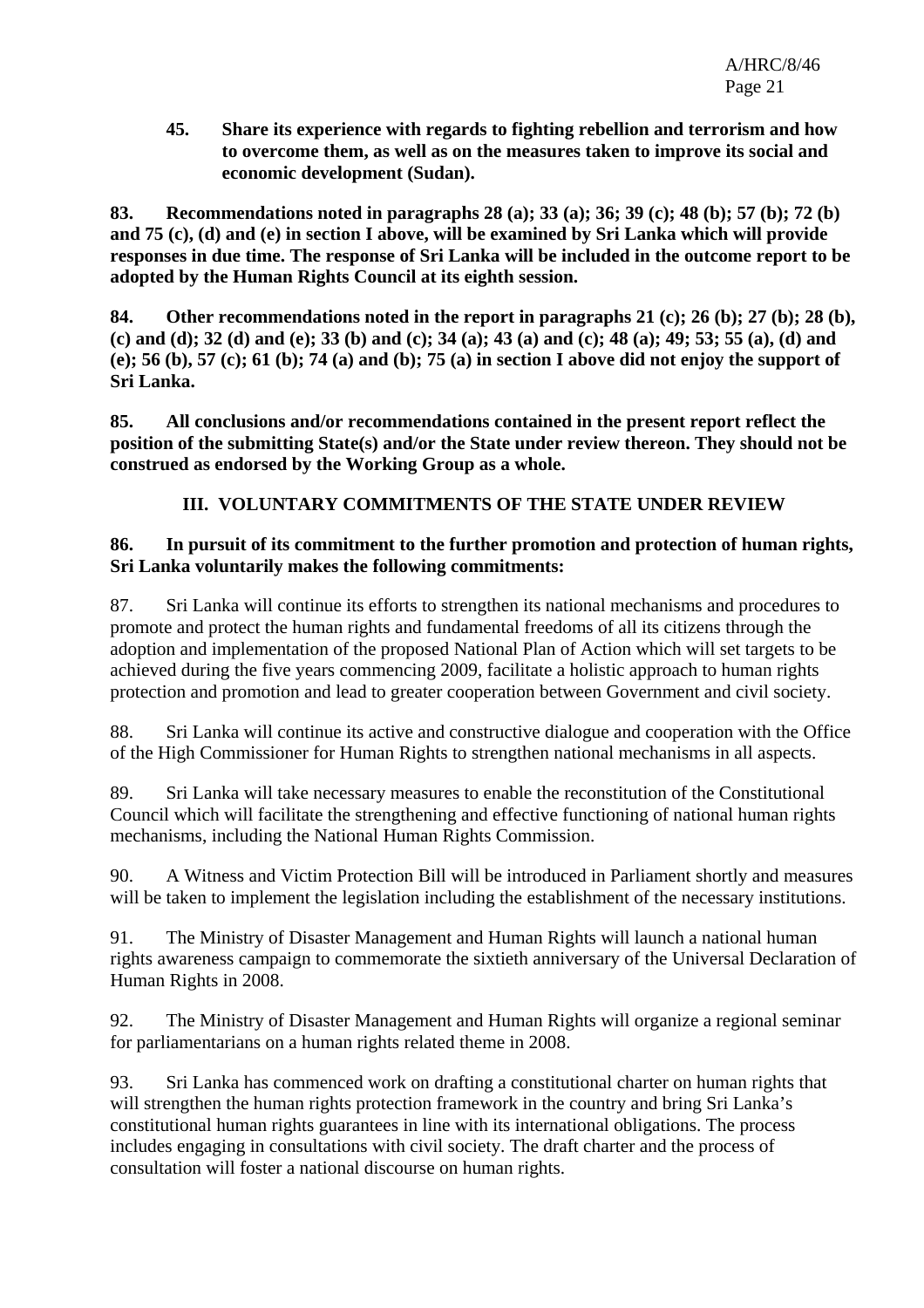94. As a part of its commitment to guarantee civil and political rights as well as economic, social and cultural rights of its people, Sri Lanka will continue to align its development strategy within the larger framework of promoting local values and social protection for women, children, elderly and differently-abled people and other vulnerable groups in society and respect for human rights and good governance.

95. Sri Lanka, manifesting its commitment to promote people-oriented development, will work towards the alleviation of poverty and achieving the Millennium Development Goals by 2015 through continued investment in social infrastructure, education, and health services in line with the vision of the Government of Sri Lanka for social and economic development.

96. Through modalities including the Inter-Ministerial Committee on Human Rights and the Consultative Committee on Humanitarian Assistance, Sri Lanka will continue to promote and protect human rights, coordinate humanitarian assistance and facilitate the work of local and international agencies providing such assistance.

97. Sri Lanka will continue to take steps to safeguard and advance the rights of children through national mechanisms such as the National Child Protection Authority and the Ministry of Child Development and Women's Empowerment. Sri Lanka will also continue to actively support international processes that seek to advance the rights of the child.

98. Sri Lanka will continue to take steps that seek to advance the empowerment of women and women's rights and gender equality at national level through the Ministry of Child Development and Women's Empowerment as well as other national mechanisms. Sri Lanka will, at the same time, support international processes that seek to advance women's rights and gender equality.

99. Trafficking of human beings, particularly women and children, is emerging as one of the most urgent issues of today and involves the gross violation of human rights of vulnerable segments of the society. In line with Sri Lanka's policy of open and constructive engagement with the international community and its commitment to enforce global standards, Sri Lanka will work closely with its partners to combat this heinous activity.

100. Sri Lanka will continue its traditional role of consensus builder and participate actively in the work of the Human Rights Council to make the Council a strong, effective and efficient body – capable of promoting and protecting the human rights and fundamental freedoms of all – and will continue to participate in the work of the Council in norm-setting in the field of human rights.

101. Sri Lanka will continue to work towards the submission of its periodic reports to treaty bodies.

102. Sri Lanka will also work with Member States and relevant United Nations bodies to assist the Office of the High Commissioner for Human Rights to formulate proposals for treaty body reforms, with a view to making the treaty body system more effective and in line with present-day requirements of Member States.

103. Sri Lanka will take measures for the effective implementation of the 13th Amendment to the Constitution.

104. Sri Lanka will continue to work towards the economic development of the Eastern Province, which will uplift standards of living and the realization of social, economic and cultural rights, and also assist strengthening and smooth functioning of democratic institutions. Sri Lanka will also promote the dissemination and inculcation of best practices, good governance and political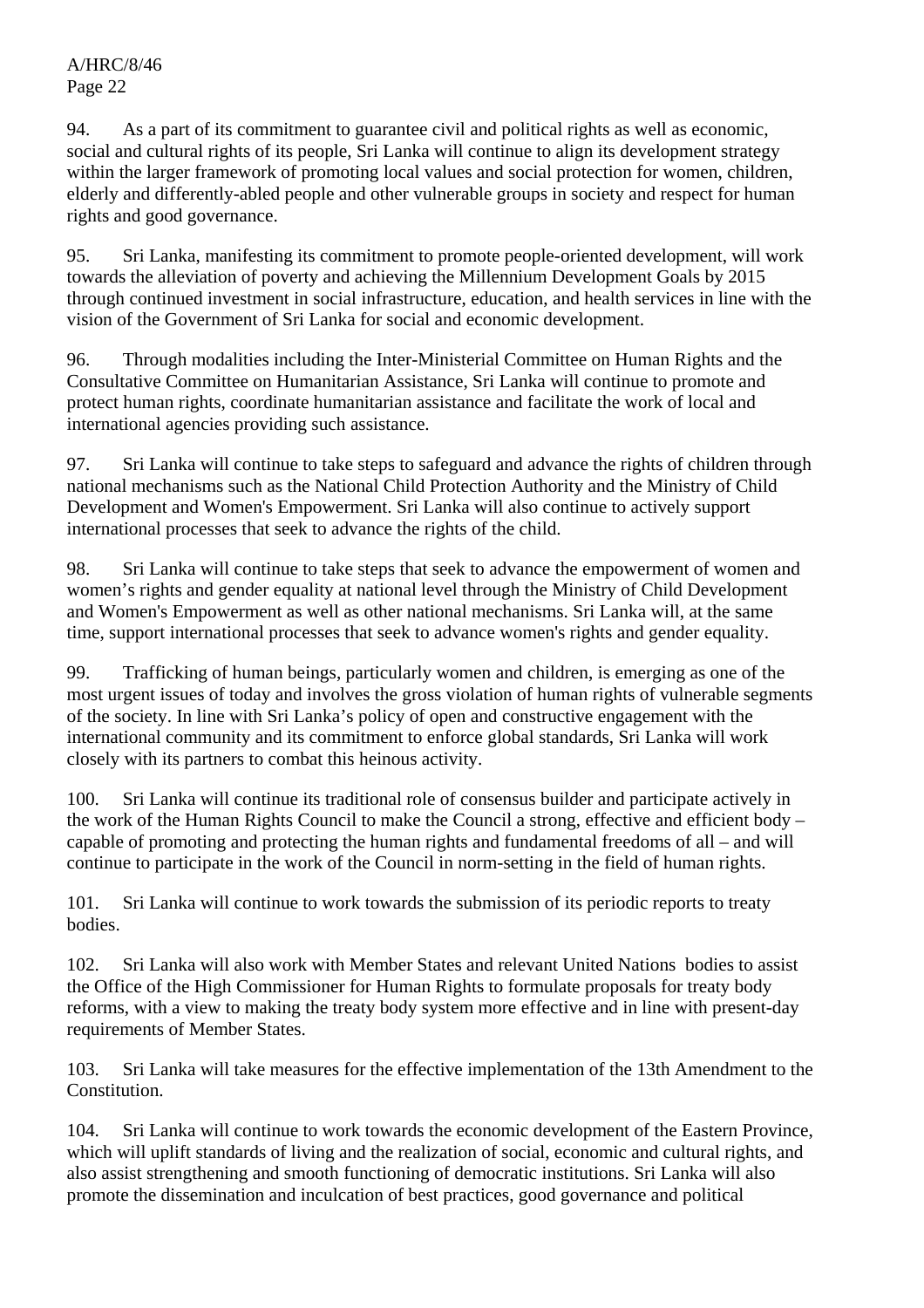pluralism, as well as take measures for the rehabilitation and reintegration of ex-combatants, particularly children and young persons.

105. Implementation of the official languages policy and continuing encouragement of bilingualism, in particular in the security forces, police and within the public service.

106. Confidence-building and stabilization measures: implementation of the action plan for IDPs and conflict-affected communities, including host communities.

107. Development of a comprehensive and uniform compensation policy for the displaced and dispossessed.

108. Complete the process of drafting a bill on the rights of IDPs having consulted all relevant stakeholders.

109. Improve and upgrade detention facilities.

110. Improve the capacity of the police in carrying out investigations, with additional training in interrogation and prosecution.

111. Uphold the rights of persons with disabilities in conformity with the principles of the Convention on the Rights of Persons with Disabilities. Measures will also be taken to secure the rights of persons with mental disabilities.

112. Sri Lanka will introduce changes in both formal and non-formal educational systems to introduce and/or further develop the human rights content within these programmes with a view to nurturing a culture of human rights in society.